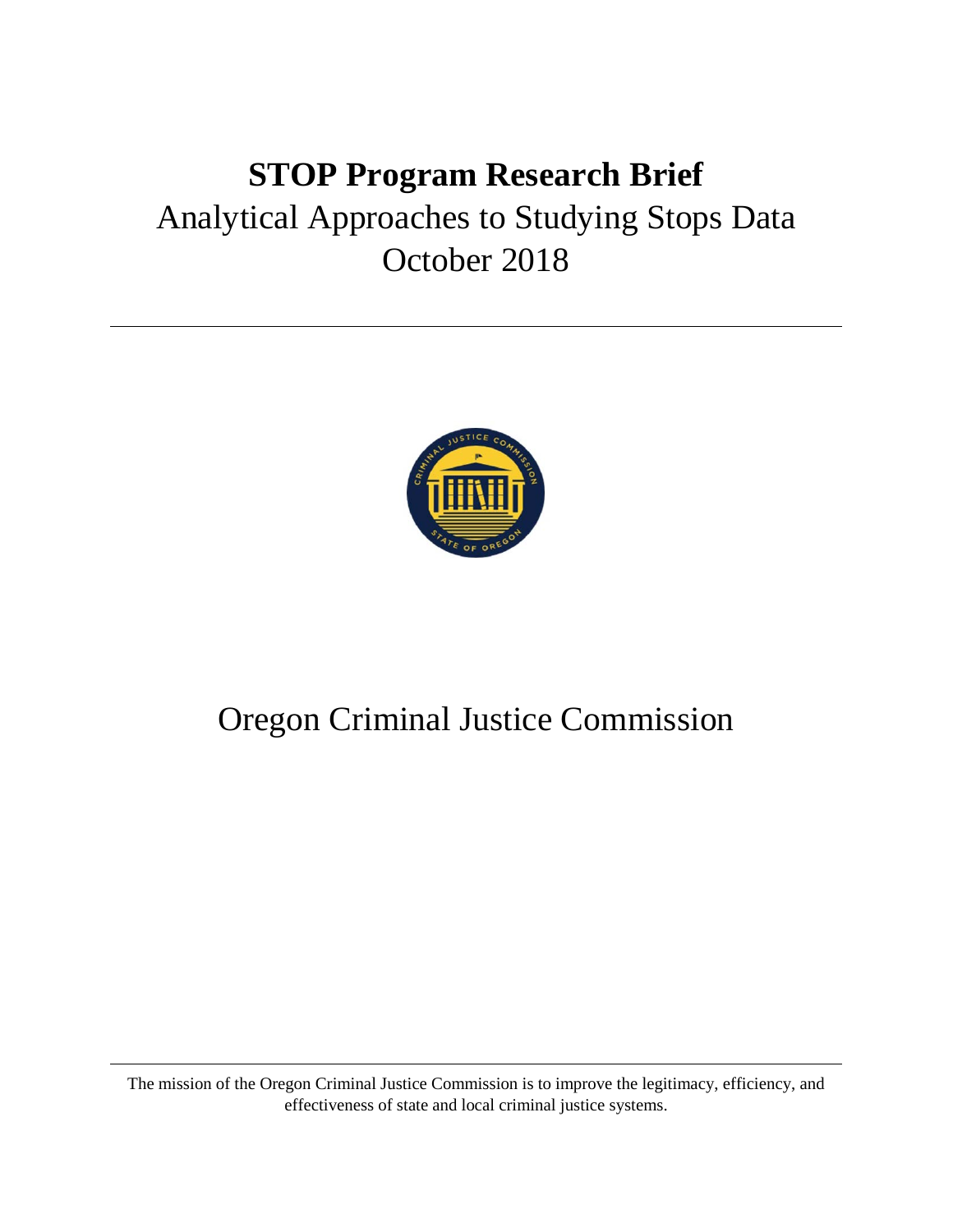#### **1. INTRODUCTION**

The statistical examination of police traffic and pedestrian stop data was borne out of litigation in the mid-1990s. For decades, advocacy groups cited anecdotal evidence supporting the notion that law enforcement applies different standards to minority drivers and pedestrians concerning various policecitizen interventions. The specific and systematic measurement of these police practices during stops, however, did not occur until it was required in *State of New Jersey v. Soto et al.*, a case where a group of defendants claimed that New Jersey state troopers targeted highway drivers based on the color of their skin. In *Soto*, as well as in *Wilkins v. Maryland State Police*, which occurred at the same time, courts sought empirical data that could properly compare the rates of traffic stops to the driving population at risk for being stopped by the allegedly offending law enforcement agencies. In each of these instances, the courts decided to compare the rates at which minority drivers were stopped by law enforcement with estimates of the driving population based on observational traffic studies prepared during litigation.

Following the conclusions of the cases cited above, the US Department of Justice, along with several professional organizations, began hosting conferences concerning the improvement of police-community relationships. A specific focus of a number of these conferences, including those hosted by the Police Executive Research Forum in 2001, the SOROS Foundation and the Institute on Race and Justice at Northeastern University in 2003, as well as others that followed, was on the collection, analysis, and public reporting of traffic and pedestrian stop data. In response, many states began to mandate the collection of traffic stop data, and in states that did not or have yet to call for data collection legislatively, many local jurisdictions and departments began to collect and analyze stop data on their own.

While numerous individual law enforcement agencies in Oregon have been collecting and analyzing data from traffic and/or pedestrian stops for many years, the State did not mandate statewide collection of this data until the passage of HB 2355 in 2017. Under HB 2355, the Oregon State Police, in cooperation with the Oregon Criminal Justice Commission (CJC), was required to develop and implementing a statewide, standardized method for recording data on officer-initiated traffic and pedestrian stops occurring in the state. Data collection is being phased in over a three-year period, with large agencies to begin data collection in July of 20[1](#page-1-0)8, and medium and small agencies following in 2019 and 2020, respectively.<sup>1</sup> Following data collection, the CJC is required to perform statistical analyses examining the prevalence and disposition of officer-initiated traffic and pedestrian stops. This purpose of this brief is to examine the extant research examining stops by law enforcement and represents a foundation for the selection and deployment of appropriate analytical approaches and methodologies to ensure that the CJC meets the requirements outlined in HB 2355.

#### **2. ASSESSING AND ANALYZING TRAFFIC STOP DATA**

Since *State of New Jersey v. Soto et al.*, there has been significant development and innovation within the academic and applied research literature concerning the analysis of traffic and pedestrian stop data. As of this time, however, no single approach is considered to be the single, gold standard for analyzing stop outcomes. The lack of a singular approach to the analysis of this type of data stems from several sources. The first can be traced to the nature of the traffic stop itself. Initially, it is tempting to view a traffic stop

<span id="page-1-0"></span><sup>&</sup>lt;sup>1</sup> For the purposes of the law, large agencies are those with 100 or more officers with stop authority, while medium and small agencies are those with 25 to 99 and less than 25 officers with stop authority, respectively. Lists identifying the tier into which an agency falls can be found at https://www.oregon.gov/cjc/stop/.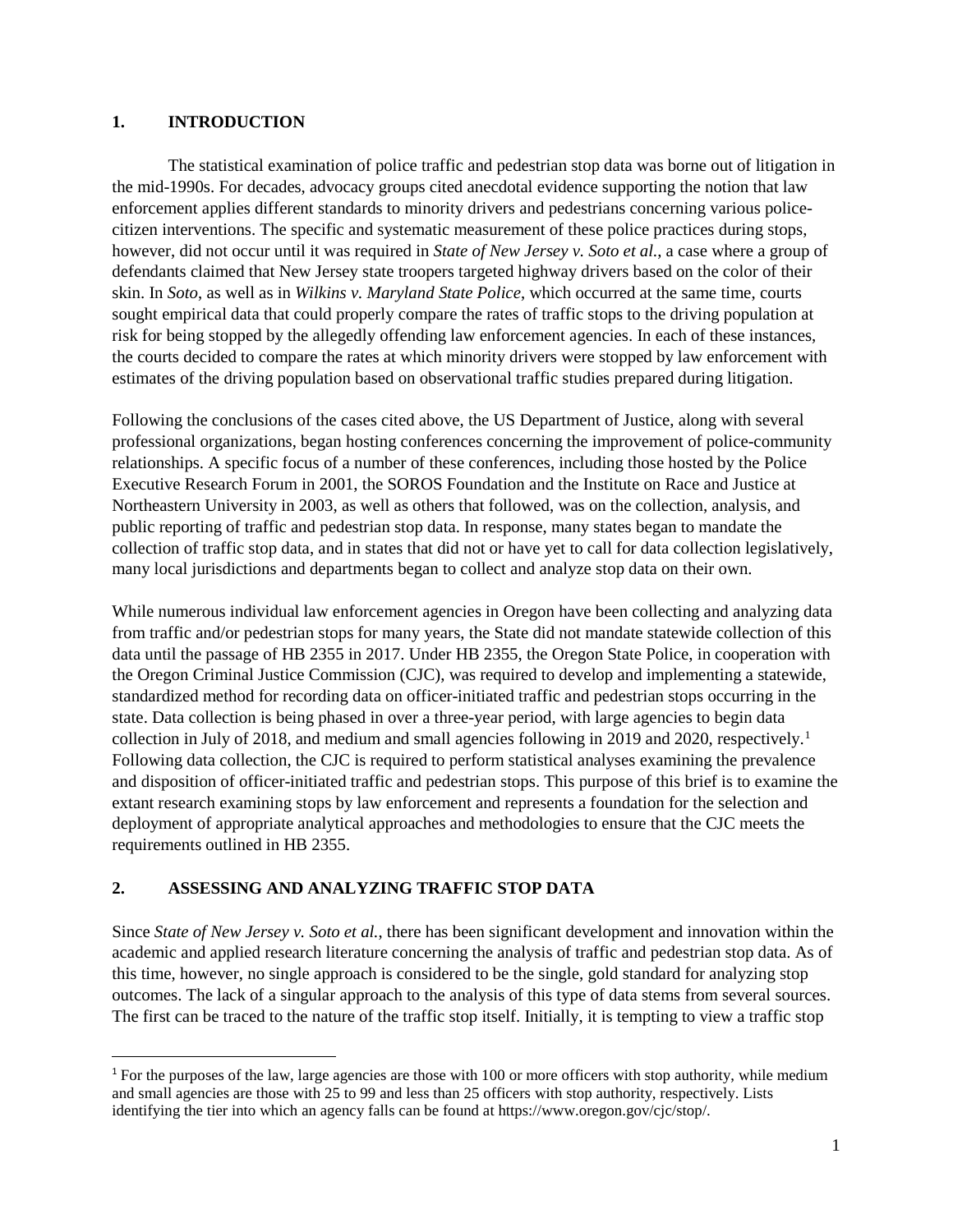as a single instance of police-citizen contact that can be assessed for the presence or absence of discriminatory behavior by a law enforcement official. Within the time it takes to execute and conclude a single stop, however, there are numerous opportunities where racially disparate treatment could or might be present. Beyond the initial decision to stop a driver or pedestrian, race could be a factor in the decision to search, give a citation, or make an arrest. This distinction is critical, because both the data and analytical techniques required to analyze the various decision points found in a single officer-initiated stop differ substantially.

The second challenge encountered by researchers is that it is often difficult to account for three alternative explanations that could possibly explain observed racial disparities found in stop data (Ridgeway 2009). The first explanation when data purports to show different stop rates by race is that *racially biased policing* drives patterns of this type. Indeed, as argued by community groups and many citizens, it very well could be that law enforcement actively seek out individuals of certain groups when engaging in traffic enforcement. The second explanation, however, challenges the first, and suggests that differences in stop rates could be attributable to *differences in driving behavior and/or offending by race*. Under this explanation, if drivers of a certain race are stopped more often than drivers of other races, it could be attributable to the fact that members of the affected groups commit traffic violations at a higher rate. If this were the case, disparities in stop rates would be legitimately tied to differences in violation frequency and thus would not result from racial animus.

The final explanation is that the *exposure to law enforcement may vary by race*, which would indicate that disparities found in stop data could be attributable to exposure or enforcement decisions, not racial discrimination. For example, members of one race could be exposed to law enforcement more often because they drive more frequently or for longer distances than members of other racial groups, which would put them at higher risk of being stopped by law enforcement. Alternatively, if the police patrol more often in areas frequented by certain racial groups, then purported racial disparities could be due to differential exposure and enforcement. This could be particularly relevant in neighborhoods with high calls for service volmen, given that law enforcement resources are more likely to be deployed in high crime areas and because localized crime trends could increase suspicion on the part of officers on patrol. The challenge for researchers, therefore, is to find suitable methods for addressing the various decision points found in a single police-citizen encounter, while also working to address the three possible explanations of racial disparities discussed above.

#### 2.1 The Initial Decision to Stop a Citizen

Conducting analyses examining the decision to initiate a stop presents the most serious challenge of any stage of police-citizen stop data research. When law enforcement agencies collect data on stops, the recorded data only covers the encounters that occur between law enforcement and citizens. This is problematic from a research standpoint, as the means for determining whether a demographic group is treated in a disparate manner is to compare the frequency with which that group is stopped to the *expected* stop rate for the group that would exist if no discrimination was present. This comparison case, often referred to as a *benchmark*, is necessary because knowing that a law enforcement agency stops a certain percentage of people from a single group says nothing about whether the affected group is being unfairly targeted relative to their risk of being stopped. Indeed, this issue is tied directly to the third explanation for racial disparities described above—the differential exposure to law enforcement—as we would expect stop rates to mirror, or at least be very similar to, the degree to which a group is exposed to law enforcement.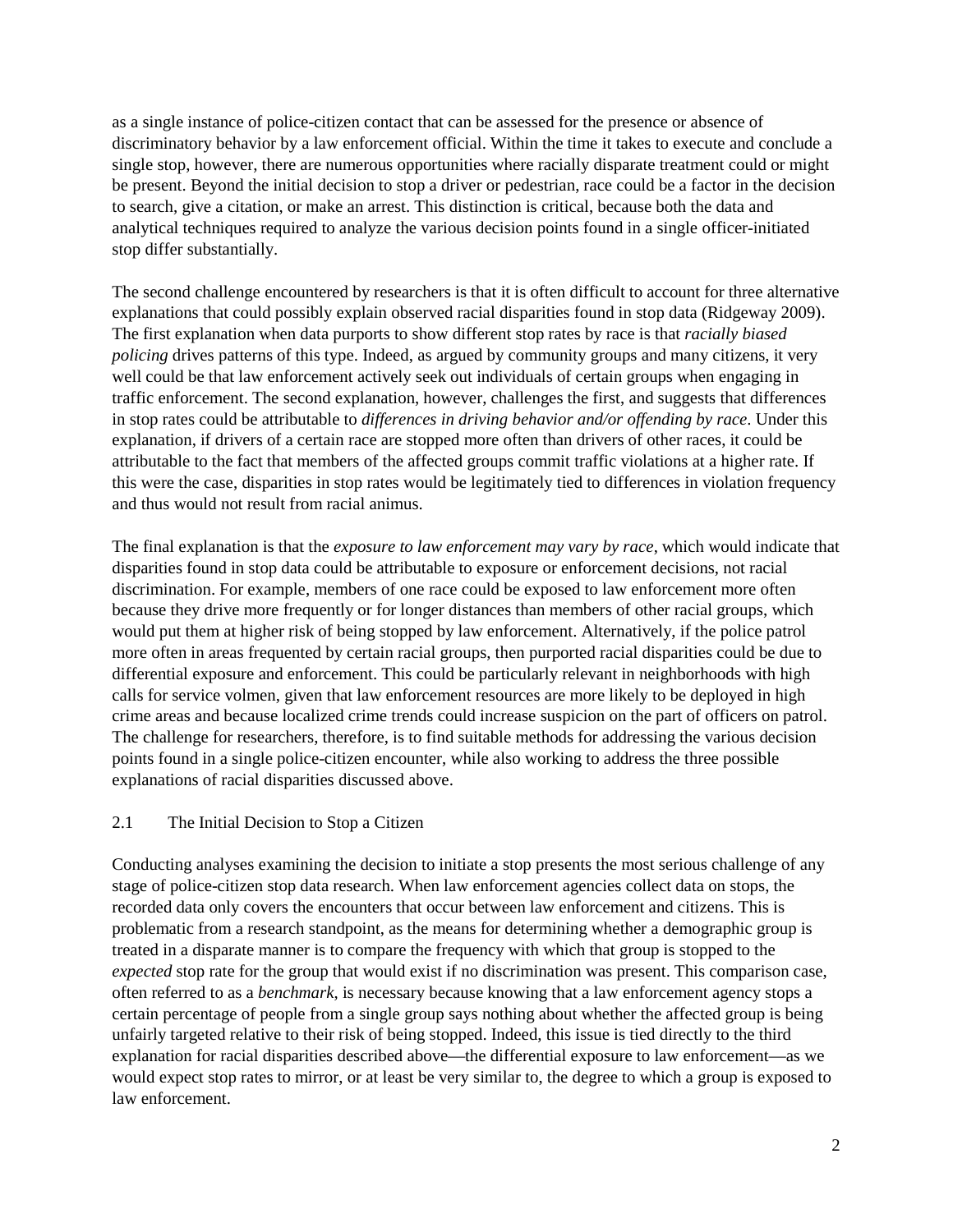Because it does not exist in the stop data itself, researchers must select a benchmark when conducting analyses examining the initial decision to stop an individual. The selection of this benchmark is a critical decision point in the research process, as the researcher must strive to find data that represents, as far as practicable, the population exposed to law enforcement when the stop is made. Failure to select an appropriate benchmark, importantly, can lead researchers to draw incorrect conclusions concerning disparities found in the data. Further complicating this issue is the fact that there are multiple benchmarks that researchers can select from, and the fact that no benchmark can easily represent the population exposed to law enforcement. In the subsections that follow, benchmarks used in past analyses of police stops data will be examined and their strengths and weaknesses will be discussed.

Finally, when making comparisons between stops data and benchmarks, researchers have relied on general rules of thumb to determine whether a disparity reaches the threshold at which the difference between reported stop rates and a benchmark can be considered robust. Traditionally, this threshold has been five percentage points, which means that if a group is stopped at a rate that is five percentage points above its share of the population, then a disparity is present that cannot be attributed to natural or random variation (Lovrich et al. 2007). For example, if Hispanics represent 10 percent of the population in a municipality, and 16 percent of all traffic stops made by the local police department involved Hispanics, then the empirical research would classify this hypothetical department as having a racial disparity.

#### 2.1.1 Census Residential Benchmarks

The use of residential Census data for an area as a proxy estimate for that area's population at risk for encountering law enforcement is very common. The types of Census data used to create these benchmarks, however, varies significantly both in scope and complexity. The most commonly used Census benchmark compares stop rates for an aggregate area—a municipality, county, or state—to the residential population reported by the Census for that area (*see* Engel and Calnon 2004). Relatedly, Census data from smaller, disaggregated areas can be used, such as data from neighborhoods, police precincts, census blocks, or census tracts. Finally, some analyses rely on estimates of an area's driving population, which can be constructed using several types of Census data. In general, the primary strength of Census data and its related benchmarks lies in its accessibility and relative simplicity. Census data is free to access, certain programs are updated on a yearly basis, and the nature of the data permits researchers to aggregate or disaggregate it on multiple levels across multiple groups.

In spite of is accessibility, many researchers, law enforcement officials, and various other groups are highly critical of the use of residential Census data as a benchmark in stops analyses. While there are nuances to these critiques, they all center on one central argument: that residential population data does not accurately reflect the driving population or population at risk of encountering law enforcement. For example, many researchers argue that the residential population of a given area is an inappropriate benchmark for the driving population because it cannot account for daily inflows and outflows of individuals from the area under examination. These inflows and outflows can occur for numerous reasons; whether they are caused by commuters entering a city for work on a daily basis, individuals driving to an area for entertainment and shopping excursions, or the fact that the driving population in an area sitting along a major interstate will likely be impacted by flow-through traffic. Relatedly, seasonal population changes can also be problematic, whether driven by tourism during certain months or the significant changes that some municipalities with universities experience when students return to campus for classes.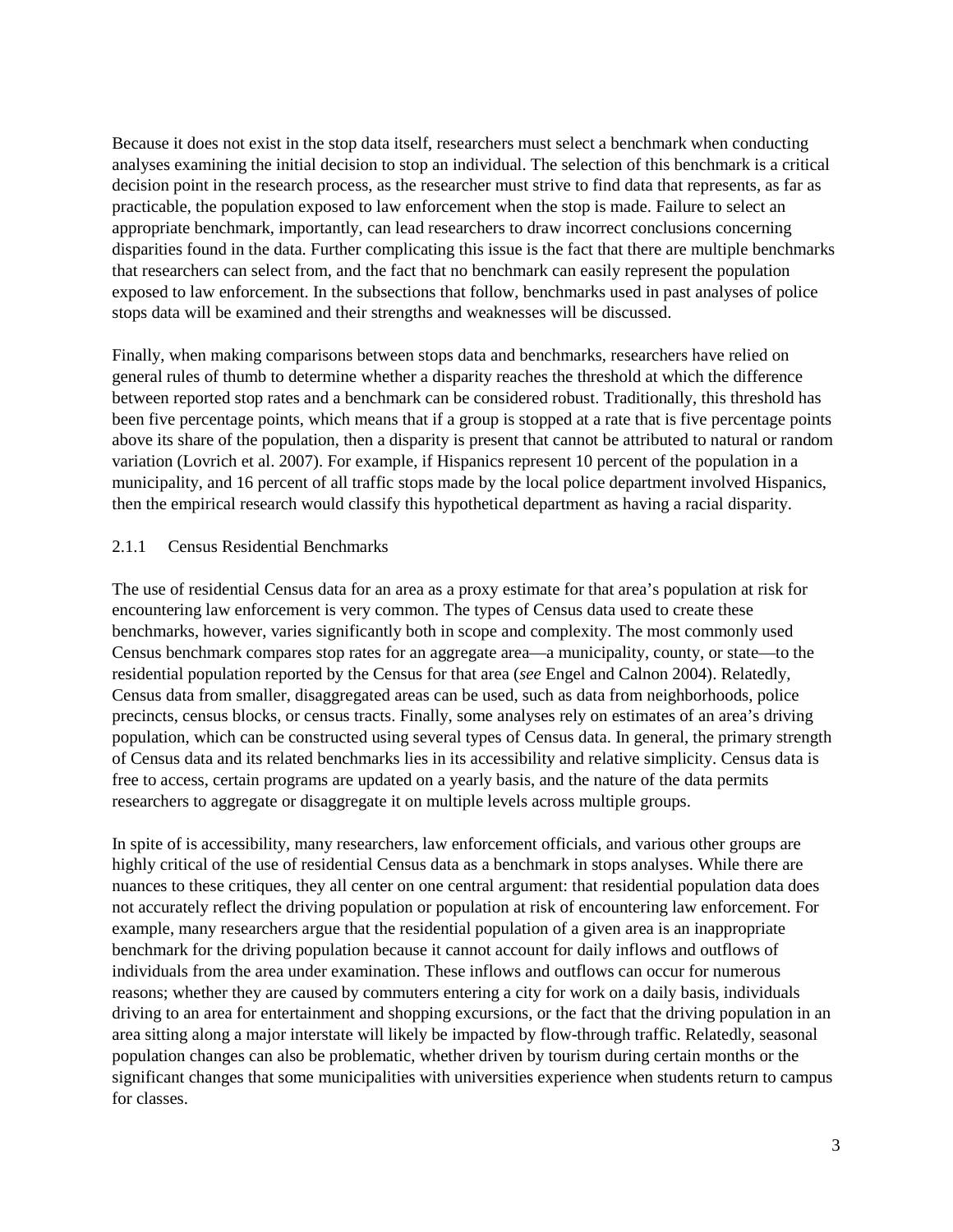In an attempt to address the issues raised by the disjuncture between residential demographic data and the driving population, some researchers have developed more complex approaches which attempt to bridge some of the gaps described above. The State of Connecticut, which is often touted as representing the cutting edge in racial profiling analyses, developed a method it argues provides a reasonable estimate of an area's driving population by more accurately accounting for daily work commuters (see Fazzalaro and Barone 2014). This approach, which builds on a similar method first developed by Northeastern University's Institute on Race and Justice for use in Delaware and Massachusetts, uses Census data to construct the demographic features of the population of individuals each feeder town or area contributes to the area under consideration. Those population estimates are then used to augment the residential population of the target area to get a better estimate of the driving population. Thus, for instance, if Census data demonstrates that two suburbs contribute work commuters to a target city's daily population, it is possible to map the demographic characteristics of the contributing suburbs onto the driving population of the target city to get a more accurate representation of the city's driving population. While promising, this approach has its drawbacks, however, as it is still difficult to account for all outside contributions to an area's driving population, such as commuting for recreation, shopping, and/or tourism.

The second major critique of residential census data as a benchmark for the driving population at risk for encountering law enforcement is that research indicates there are differences in driving patterns across age, gender, and racial/ethnic groups. This is problematic because the use of residential Census data relies on the assumption that individuals drive at rates proportionate to their share of the population in a given area. Analyses of the National Household Transportation Survey, for example, found significant racial differences in driver's license possession, the frequency of public transportation usage, and vehicle ownership rates (Engle and Calnon 2004). For example, the 2009 NHTS reported that Hispanics, African Americans, and other non-white, Non-Hispanic groups were all less likely to use private vehicles as their primary mode of transportation on a daily basis (FHWA NHTS Brief 2016). Hispanics were more likely to walk than Non-Hispanic Whites and African Americans, while African Americans were more likely than all other racial/ethnic groups to use public transportation. Thus, even if African Americans make up 5 percent of an area's residential population, research would suggest that it would be inappropriate to assume that they make up 5 percent of that area's driving population.

Third, while Census data is updated on a regular basis, researchers should proceed with caution when using these datasets for developing benchmarks for racial and ethnic demographic groups due to the presence of significant sampling error in many instances. The most accurate and reliable counts of individuals within racial/ethnic groups is found in each decennial Census, as the Census Bureau attempts to count each individual residing in the United States. In an effort to provide population data in between the decennial Census, the Census Bureau releases several types of population data, including yearly estimates at the state and county levels under the Census Population Estimates Program, as well as one and five-year American Community Survey (ACS) estimates.<sup>[2](#page-4-0)</sup> Researchers seeking the most accurate, upto-date population estimates should use the yearly state/county data released by the Census Bureau pursuant to the Census Population Estimates Program. This data, however, does not permit the researcher to drill down to data on entities within counties, such as cities and towns. For researchers interested in upto-date data on cities and towns, the one and five-year ACS estimates are the only avenue, but these

<span id="page-4-0"></span> $2$  For further information concerning the Population Estimates Program, please use this [link.](https://factfinder.census.gov/faces/nav/jsf/pages/programs.xhtml?program=pep) For further information on the American Community Survey, please use this [link.](https://www.census.gov/programs-surveys/acs/about.html)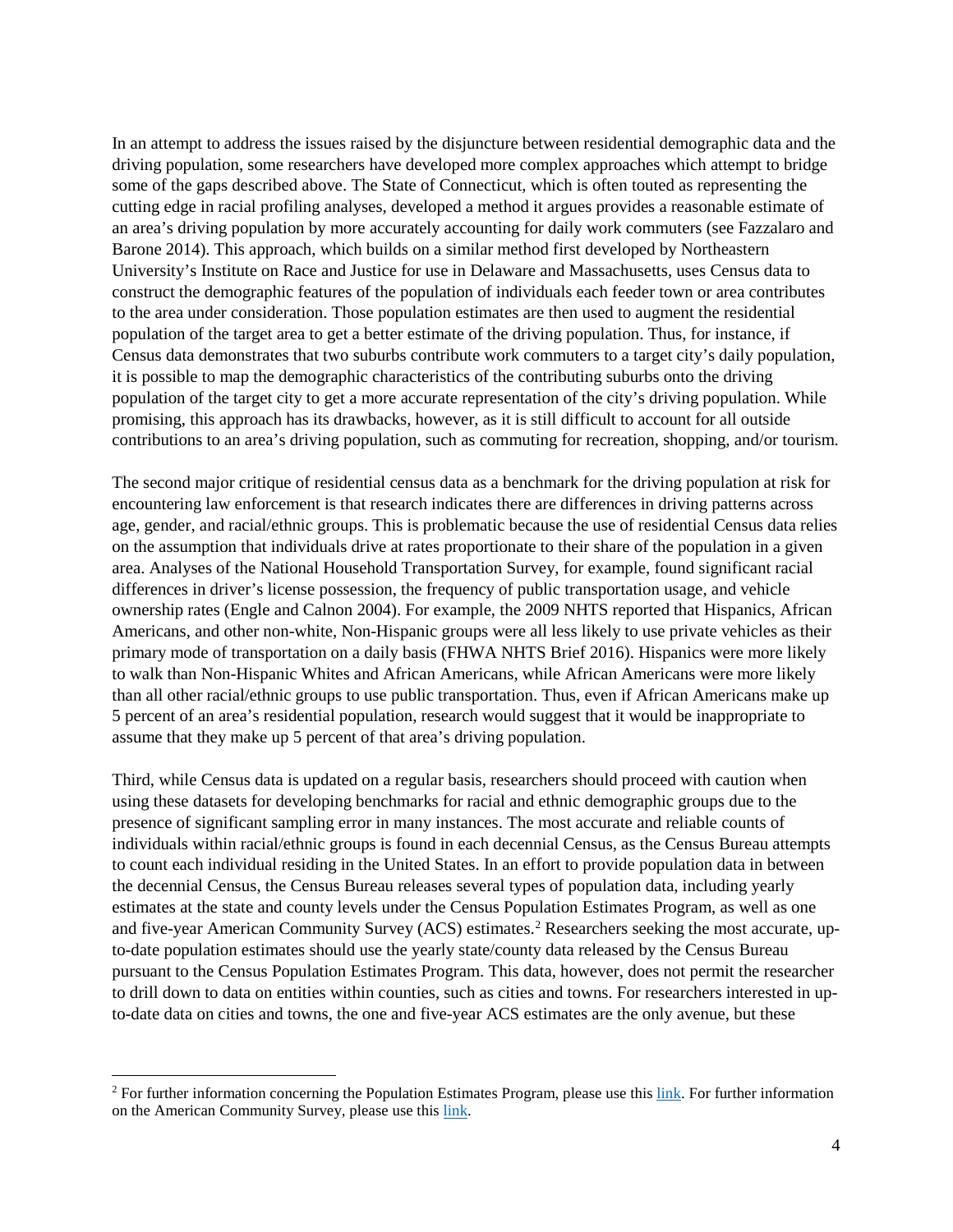estimates are often subject to large amounts of sampling error. In most cases, due to this error, it is advisable to use the five-year ACS data[.3](#page-5-0)

## 2.1.2. Licensed Driver Data

Licensed driver data is another benchmark used in studies of traffic stops. Compared to residential population estimates, even those limited to the population of driving age, it is likely that using data on individuals with a driver's license presents a better picture of the driving population given that licensed individuals have taken at least one active step to identify themselves as a potential user of a motor vehicle. License data, however, also has some serious limitations. First, as described above, differences in driving patterns and transportation usage by race likely impacts the use of licensed driver data. Simply possessing a license is no guarantee that the individual uses it or even has access to a vehicle. Second, information on licensed drivers cannot account for other factors, including miles driven and motor vehicle trip frequency, vehicle ownership, as well as for inflows and outflows from the target area being considered (Alpert Smith, and Dunham 2004). Finally, data on licensed drivers is also more difficult to obtain than Census data. As such, it is rarely used in analyses of stops data.

## 2.1.3. Roadway Observational Benchmarks

l

Roadway observational studies offer an intriguing alternative to the creation of benchmarks using Census data as well as other data sources that act as proxies for the driving population. This approach can address many of the problematic issues described above for residential data, as direct observations of the driving population can account for driving patterns, trip frequency, and perhaps even the possible confounding effect of differential offending rates by race. Indeed, Alpert (2004: 47), argues that observational studies of drivers are "the best way to estimate the population of drivers available to be stopped" by police.

Lamberth was the first researcher to collect and examine observational driver data in the early to mid-1990s for the *New Jersey v. Soto et al.* case by observing traffic patterns in 18 sessions over a two week period at randomly selected dates, times, and locations within the State of New Jersey. Relying on the identification of drivers using a White-Black binary coding system, Lamberth's research team was able to identify the race of nearly 42,706 drivers during the data collection process and used their estimates of the driving population as the benchmark for comparison to traffic stop data obtained from law enforcement. Building on this initial study, Lamberth and others created additional observational benchmarks for subsequent litigation as well as for Washington DC Metropolitan Police (Lamberth 2006).

In spite of the attractiveness of this approach, however, the use of observational studies to construct driving population estimates presents some serious hurdles. Chief among them is cost, as studies of this type are difficult to implement, costly due to labor requirements, and time consuming (Engle and Calnon 2004). Second, related to concerns over cost, observational studies quickly become outdated as towns and cities grow, and populations shift (Fazzalaro and Barone 2014). Proponents of roadway observational studies have attempted to limit costs by observing patterns in a selected number of sample areas within a jurisdiction. While this approach does have a positive impact on cost, it presents generalizability issues. Third, it is difficult to assess the accuracy of the observations of race recorded by researchers, particularly as coding schemes become more complex and move beyond a white-nonwhite dichotomy. Indeed,

<span id="page-5-0"></span><sup>&</sup>lt;sup>3</sup> For further detail on the differences between the ACS data collection programs, please use this [link.](https://www.census.gov/content/dam/Census/library/publications/2018/acs/acs_general_handbook_2018_ch03.pdf)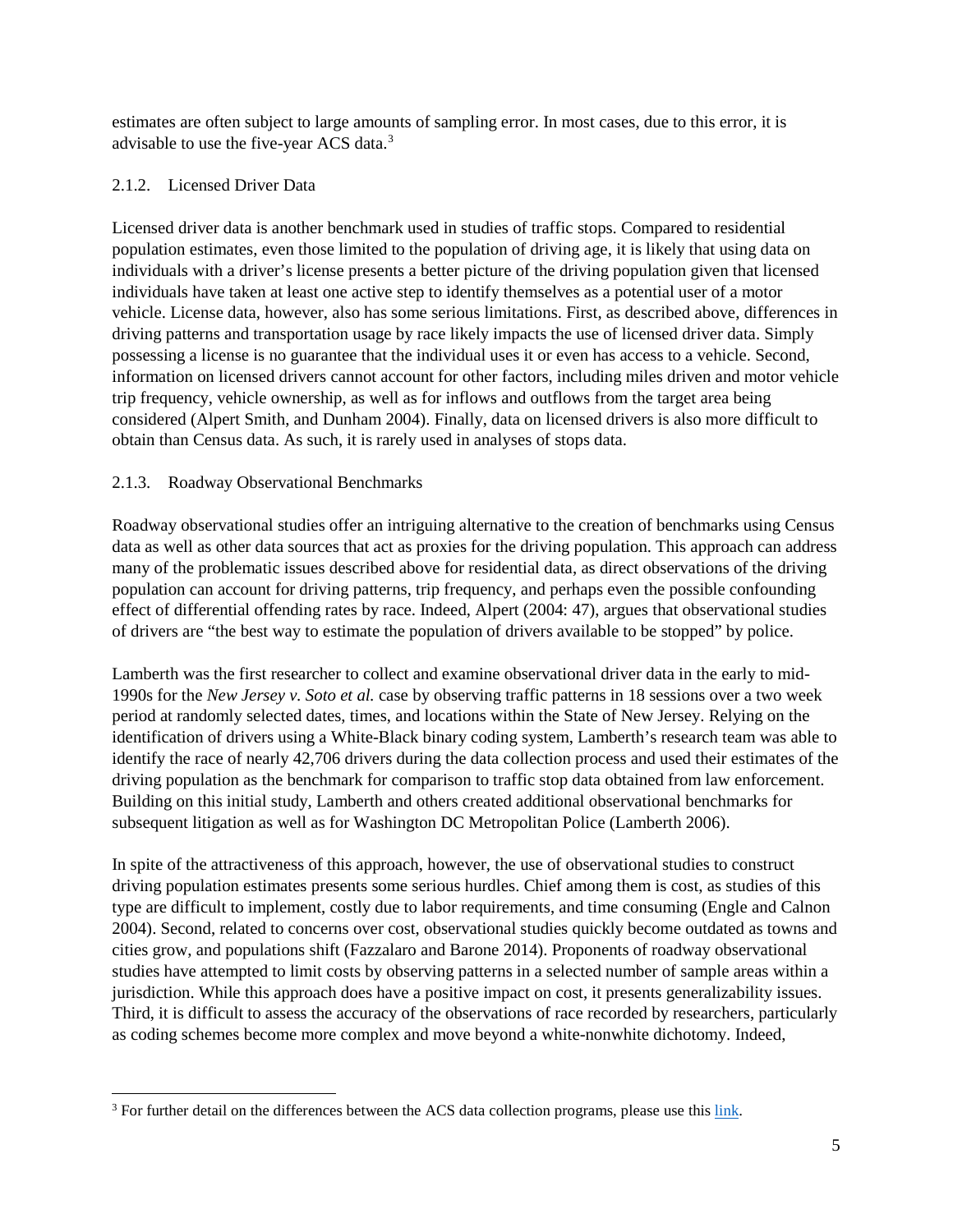observations of individuals' racial identities by third parties, even when the target and assessor are in close proximity to one another, are often inaccurate (see Campbell and Troyer 2007, for a review).

#### 2.1.4. Traffic Accident Data

Another approach to the establishment of driving population benchmarks is the use of traffic accident data. First pioneered in Florida in the early 2000s, researchers utilized demographic data from counts of not-at-fault drivers involved in two-car accidents to create a racial distribution of an area's driving population (Alpert, Smith, and Dunham 2004). This approach is based on the assumption that not-at-fault accidents are randomly distributed by race and should approximate the racial demographic profile of an area. More recently, other studies have utilized injury accident data, including analyses conducted by the Portland Police Bureau.<sup>[4](#page-6-0)</sup> The assumption that accident data accurately reflects the driving population has been examined in several recent studies examining police traffic stops (Alpert at al. 2004; Lovrich et al. 2007). The research finds that traffic accident data provides a reasonable estimate of the driving population based on comparisons with observational traffic studies.

The chief drawback to the use of traffic accident data, however, is the fact that it can be difficult to obtain. While law enforcement agencies maintain records of traffic accidents, access to those records is often beyond the reach of organizations outside of law enforcement. Alternatively, other sources of data, such as accident data from state departments of motor vehicles, often does not contain the data fields required to perform analyses, such as data on race.

#### 2.1.5. Traffic Violation Data

A limited number of studies have used data regarding the offending patterns of individuals by race as a benchmark for the driving population. This benchmark, unlike the others outlined previously, offers a different comparison group, as it moves beyond merely benchmarking the pool of at risk drivers to purportedly providing a measure of the population engaging in criminal behavior and thus at risk for being stopped by law enforcement. Studies relying on this type of benchmark generally fall into two categories: studies using data on offending rates for a general cross section of crimes, and data on traffic violations broken down by race.

As to the first type of data, while numerous state level studies have utilized criminal involvement benchmarks for both traffic and pedestrian stops, research generally considers the comparison between general criminal offending and traffic stops to be an incompatible and inappropriate (Alpert et al. 2004). The second type of data, which focuses on driving violation patterns by race, is more promising than the first. As described in the introduction, one possible explanation for disparate stop rates could be that the prevalence of traffic infractions could vary by race. If members of one racial demographic group speed or violate other traffic laws more often than members of other groups, then it would be unsurprising if they stopped at higher rates by law enforcement. Traffic violation data is collected both through direct observation and by using technologies such as red-light cameras and photo enforcement. Direct observations are collected using several approaches, including the use of stationary observation points as well as highway driving at set speeds to determine the share of drivers exceeding the posted speed limit (Lange, Blackman, and Johnson 2001). At times, direct observations are combined with camera

<span id="page-6-0"></span>l <sup>4</sup> Annual as well as quarterly reports compiled by the Portland Police Bureau are available at [https://www.portlandoregon.gov/police/65520.](https://www.portlandoregon.gov/police/65520)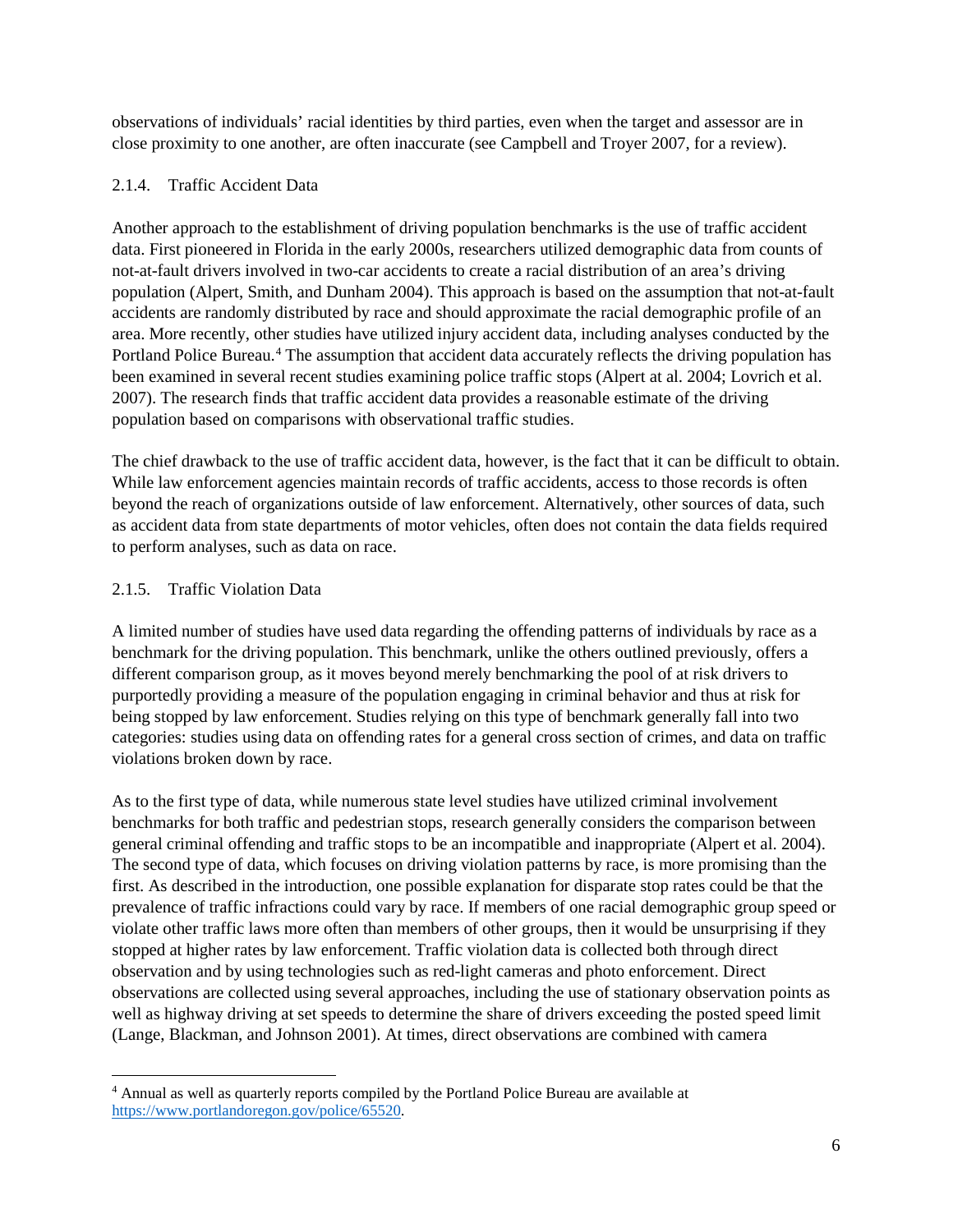technologies, as in Lamberth (2006) where stationary observers were used to record driver race when speed cameras detected a traffic violation. Still other studies, including Lamberth (2006), utilized cameras alone, using pictures of drivers to identify their race, and citations have been linked with other sources of driver data to determine race when no picture was available.

While promising conceptually, to date, research examining traffic violation patterns by race are equivocal at best. First, research reports that nearly all motorists commit traffic violations. For example, studies have reported that between 93 and 98 percent of motorists engage in speeding. Furthermore, law enforcement officers can identify an infraction of some type for 94 percent of drivers they observe (Lamberth 2006). Second, while some research conducted by law enforcement reports that African Americans engage in speeding at rates higher than whites (Lamberth 2006), other studies have reported no racial difference (Alpert et al. 2004; Epp, Maynard-Moody, Haider-Markel 2014), racial differences at certain speeds but not at others (Lange et al. 2001), or that purported racial differences are likely attributable to age (Lamberth 2006).

#### 2.1.6. Internal Law Enforcement Agency Benchmarks

A more recent, if somewhat controversial, approach to studying traffic stop patterns is to examine officer behavior against law enforcement agency level internal benchmarks. This approach compares individual offers within a single agency with colleagues patrolling in similar areas at similar times to determine whether variation in stop rates at the officer level may account for agency-level racial disparities in stop rates. To accomplish this, researchers match officers within an agency based on patrol area, shift, and other metrics such that, theoretically, expected patterns of stops by race across the matched group should be identical. Where significant differences exist between the group distribution and an officer, there is the possibility that the officer in question is stopping members of a racial group disproportionately.

The primary advantage to the use of an internal benchmark is that it is the only approach that disaggregates agency-level stop data, thus avoiding an analysis focusing solely on the agency as a whole. This can be beneficial, because most current methodologies risk overgeneralizing the extent to which racial disparities exist within an entire agency. For example, all of the other approaches described in this brief lead to the same general result—either the analysis indicates that an *agency* may be operating in a manner than produces racial disparities or it does not. Research conducted by Gonclaves and Melo (2017), however, found that approximately 20 percent of officers in the State of Florida accounted for nearly 100 percent of racially disparate traffic stops. Thus, while most benchmark approaches can merely identify a law enforcement agency as an organization possibly engaging in racially disparate behavior, internal benchmarks can specify which *officer(s)* may be engaging in such behavior. This avoids painting an entire organization in a possibly negative light and can result in more targeted interventions.

In spite of this benefit, there are also concerns about using internal benchmarks. First, similar to other approaches, internal benchmarks cannot prove that racial profiling has occurred. Thus, while differences may be found between an officer and his or her comparison group, it is impossible to prove whether these differences are attributable to racial profiling or racial animus. This is concerning because it is possible that the behaviors of an officer could be misattributed to racial profiling. Second, this approach assumes that average stop rates across similar officers are made in a race neutral way. If officers across a matched group stop members of a single race at a particularly high or low rate, however, this assumption would likely not hold. Third, internal benchmarking likely brings discomfort to members of law enforcement, as it could be used to single out officers with stop patterns that fall outside of their comparison groups. To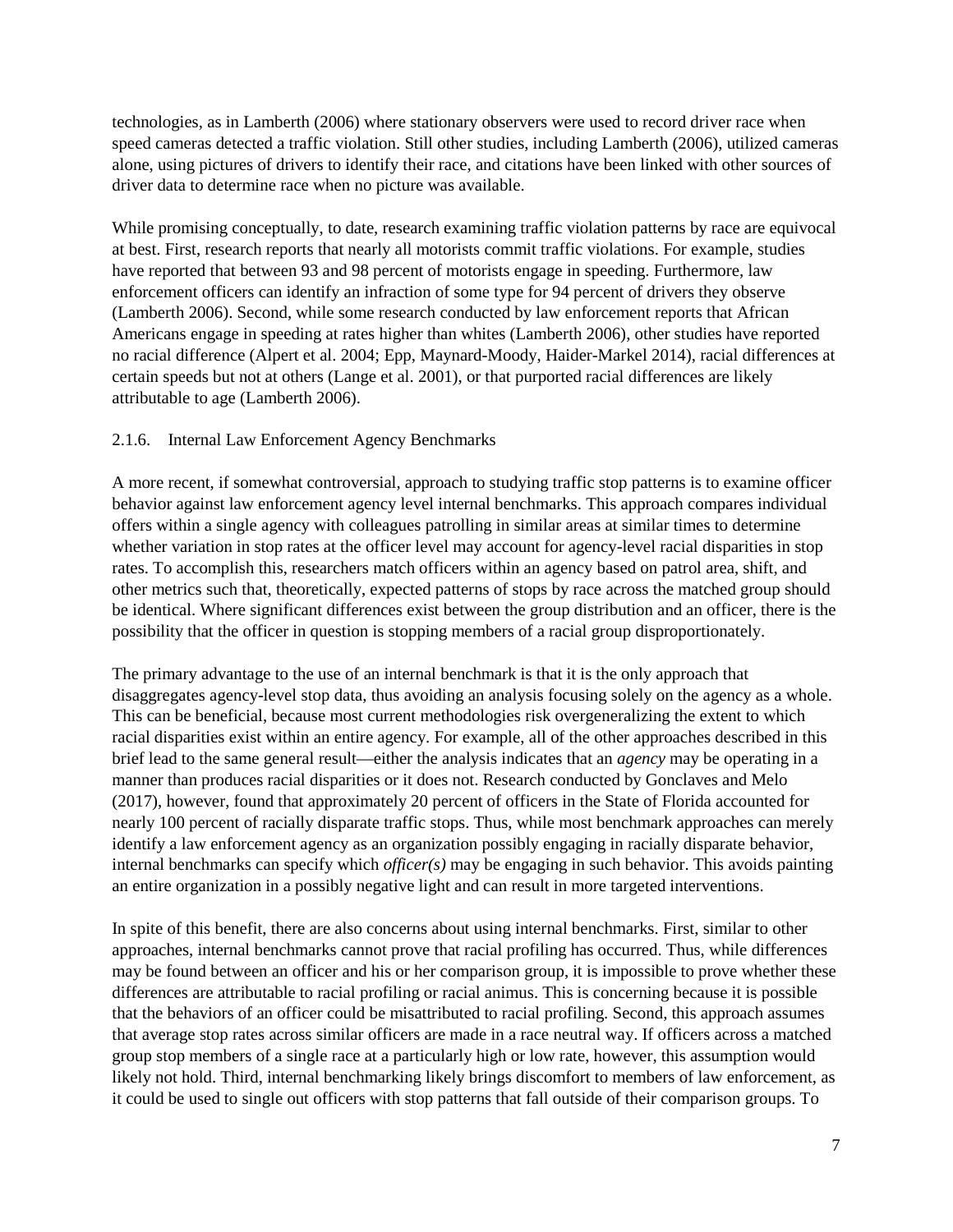combat this possibility, researchers conducting internal benchmark analyses are normally blind to officers' identities in the data, only working with numeric identifiers for officers that do not provide enough information for researchers to determine the actual identities of officers in the data. At the conclusion of the analysis, any individual deemed to be different from his or her comparison group could only be identified by that individual's department, where, if the department chooses to proceed with any internal investigation, the officer can be provided with full due process.

#### 2.1.7. The Veil of Darkness Model

As discussed throughout the previous section, benchmarks abound, yet all benchmarks have drawbacks that make their use impractical and/or inadvisable. In an attempt to avoid the issues related to benchmarks, researchers have increasingly sought out methods that avoid their use altogether. The most promising approach was developed by Grogger and Ridgeway (2006), who proposed a natural experiment that they called the "Veil of Darkness" (VOD) method. The VOD method takes advantage of natural variation in daylight and changes associated with daylight savings time (DST) to estimate the racial distribution of drivers at risk of being stopped.

In its simplest form, a VOD approach can compare the racial distribution of traffic stops made during the day to stops made at night, premised on the fact that race is more easily discerned during the daylight than at night. Indeed, Lamberth (2005) reported that while driver race could be determined in 95 percent of cases during the daylight hours (when race was assessed as a binary white-black determination), the determination of race at night required auxiliary lighting. Further, Greenwald (2001) reported that race could only be determined for 6 percent of drivers around dusk, which indicates that determining race at night is nearly impossible in many cases. According to the VOD framework, therefore, if police officers are relying on racially motivated reasons for stopping motorists, it should only be possible to do so in the daylight when a drivers' race is visible. Thus, in this simple case, if officers stop a higher proportion of non-white drivers in the day time compared to after dark, such a result can be taken as an indication that there is a racial disparity.

As described by Ridgeway (2009), however, simply comparing stop rates at night to rates during the day cannot account for possible confounders that may lead to differences in the racial distribution of drivers at different points over a 24-hour period. Hypothetically, if more African Americans drive at night compared to whites, then a direct comparison between these two times would not be appropriate because racial distributions of the driving population would be different. To account for this possibility, Ridgeway proposed using a natural experiment relying on the shift to and from daylight savings time (DST) because it permits researchers to compare stop rates at the same time of day but in different lighting, which allows the researcher to assume that the distribution of drivers will be comparable. Thus, the share of African American drivers at 6:00pm during the week before DST should be consistent with the share of drivers at the same time one week after DST—all that should change is the lighting and, consequently, the ability of a law enforcement officer to detect race when pulling a motorist over.

The chief benefit of the VOD approach is the fact that researchers do not need a benchmark. This neutralizes the need to rely on flawed proxy measures of the driving population as well as the need to spend time collecting benchmark data and constructing comparisons. Second, the VOD model can also simultaneously address several other possible confounding variables, such as clock time, day of the week, and stop location. The inclusion of these other factors is possible because the VOD approach utilizes a multivariate regression framework, which is a type of statistical model that allows a researcher to include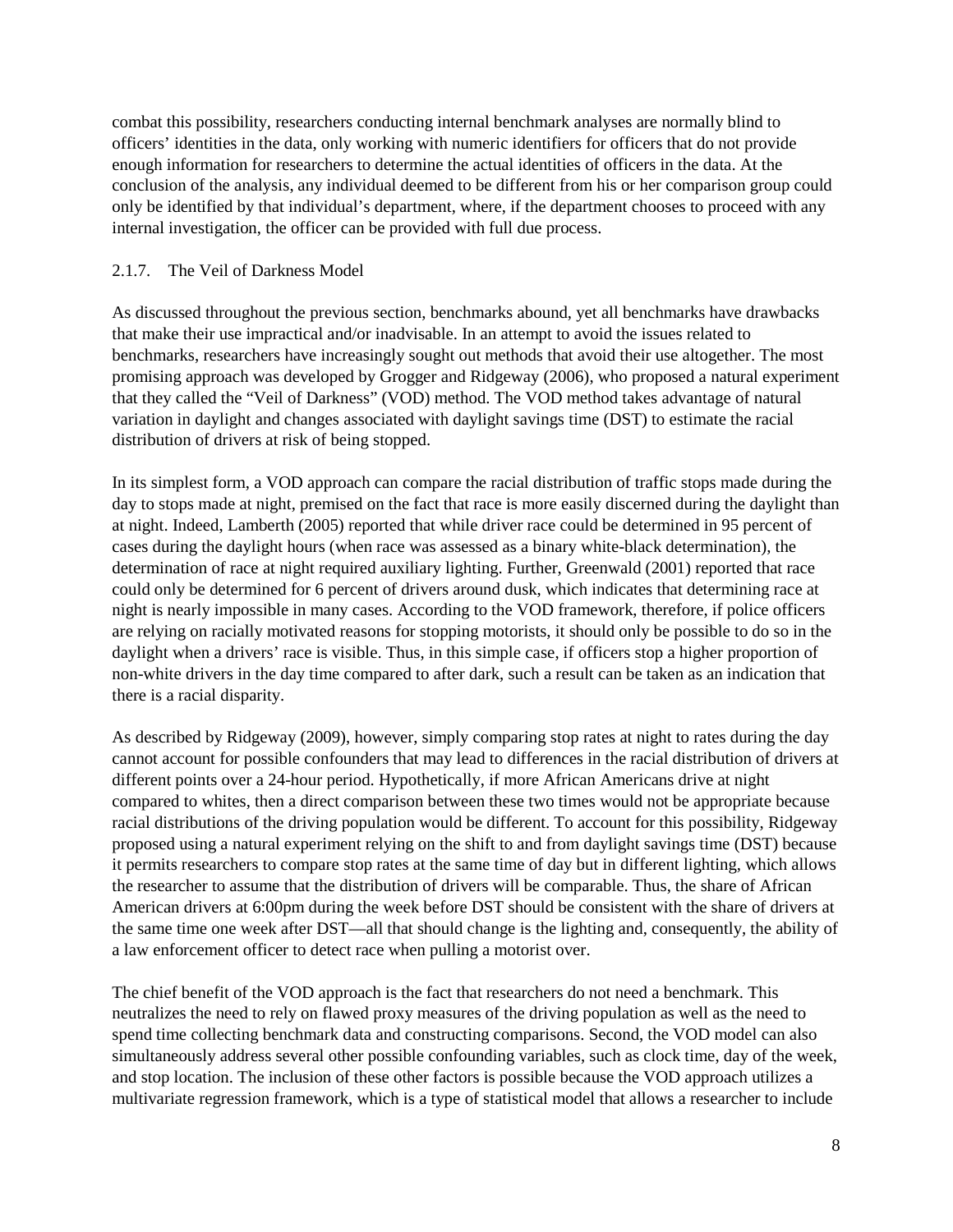multiple predictor variables in a single model. This is unlike any of the benchmark approaches outlined above.

The VOD approach is considered to be the method that has come the closest to achieving a gold standard in traffic stop research. It is a widely accepted technique that does not suffer from benchmarking issues, and when it is deployed via a multivariate analysis, it provides a very strong test for racial disparities (Fazzalaro and Barone 2014). In spite of this status, however, recent research has called one of its most important assumptions into question—that driver behavior does not change due to changes in lighting. In fact, Kalinowski, Ross, and Ross (2017) do precisely that, and argue that driving behavior differs by race in the daylight versus the night. Thus, according to their study, African American motorists increase their speeds after dark due to the relative anonymity that darkness provides, and it is this change in behavior that leads to the findings reported in many VOD analyses that race is not a contributing factor in stop rates.

## **2.2 Post-Stop Outcomes**

Unlike examinations of the decision to stop a driver, researchers studying post-stop outcomes, such as the prevalence of searches, citations, and arrests by racial group, do not face as many methodological challenges. The chief factor leading to more straightforward analyses is the fact that the benchmark issue is no longer a concern, because researcher have access to data regarding those individuals who both were and were not searched, cited, or arrested. Thus, it is relatively easy to construct the at risk group and compare it to the group who encountered one of these interventions. For example, if 10 percent of all stops involve Asian drivers, then it would be reasonable to assume that 10 percent of searches should involve Asian drivers, if searches occur in a race neutral manner.

While the presence of better benchmark data can lead to a more straightforward analysis of post stop outcomes, other concerns still present themselves in studies examining these outcomes. Even when researchers find an acceptable benchmark to compare individuals searched or arrested by the police to the pool of at risk stopped individuals, the use of simple descriptive or bivariate statistics is insufficient to establish a link between intervention patterns and their likely causes, because these basic approaches cannot account for the litany of possible confounding factors that could lead to disparities in the data. To address this shortcoming, researchers utilize several approaches, the most basic of which is to estimate models of post-stop outcomes using traditional logistic regression techniques or models designed to examine count data, including Poisson and negative binomial regression. The advantage of these models is that they are relatively easy to estimate and interpret, and they provide a means for isolating the effects of covariates (e.g., race, gender, age) while controlling for other factors. This means that the researcher can specify, net of the other factors found in the model, the statistical effect attributable to each variable of interest, which in studies of officer-initiated stops is nearly always race. In spite of the benefits of logistic, Poisson, or negative binomial regression, some researchers argue that additional efforts must be made to ensure that disparities identified in the data are robust.

## 2.2.1. Propensity Score Matching

In spite of the ability to control for other possible confounding factors, traditional multivariate models, including logistic, Poisson, or negative binomial regression, suffer from some serious drawbacks. As described by Ridgeway (2006), it is impossible to determine whether the results of a traditional multivariate model sufficiently account for potential confounders. This is driven by that fact that the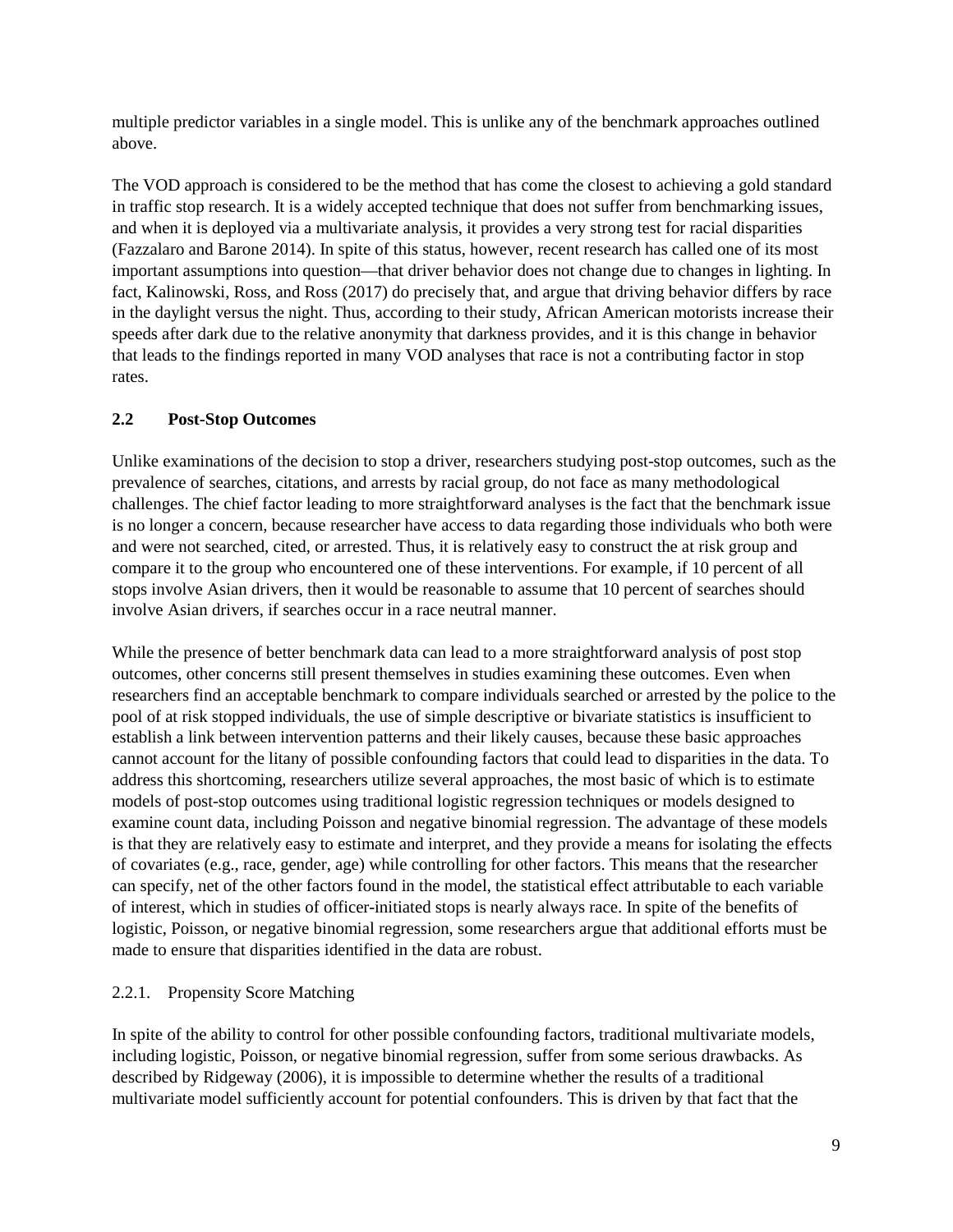results of multivariate approaches are often sensitive to model form and may be significantly influenced by the inclusion (or not) of interaction terms and non-linear data transformations. According to Ridgeway, propensity score matching (PSM) models present an attractive alternative to the use of traditional multivariate modeling techniques for analyzing post-traffic stop outcomes. PSM models allow researchers to compare stops in a target group to a similarly situated comparison group. This quasi-experimental technique thus allows for an analysis of two groups of drivers who exhibit the same distribution of observed stop features (e.g., time of day, location, reason for being stopped) and, by design, will only differ by race. The primary benefit of this approach is that it allows the researcher to control for several important confounding factors, such as the fact that minorities may be more likely to live in areas with a greater police presence.

While PSM presents a very attractive alternative to traditional multivariate analysis, it too has some drawbacks and limitations. One potential drawback is data related, as the creation of the matched groups for comparison is limited to the observed data recorded during a stop. This means that if other unobserved factors or differences exist between the group of interest and the control group, it is possible that the race estimates could be affected (Ridgeway 2006). Second, as described by King and Nielson (2016), the PSM approach, if conducted haphazardly, can do more harm than good. Finally, the PSM is more difficult to model than traditional multivariate techniques and certainly more difficult to estimate and interpret than descriptive statistics based on benchmarks.

#### 2.2.2. Outcome Tests

Outcome tests represent another recent development in officer-initiated post-stop research. This class of methods encompasses several related approaches, including the innovative *threshold test* created by the Stanford Open Policing Project in 2017 and the related, slightly older *Knowles, Persico and Todd* (*KPT) hit rate model*. While there are important differences to these approaches, all outcome tests purport to account for differences in offending behavior across racial groups. Specifically, outcome tests seek to determine whether there is purposeful discrimination on the part of officers causing police search (or citation, or arrest) behavior rather than mere statistical discrimination tied to offending patterns (Engle 2008). Thus, outcome tests seek to determine whether, when faced with a decision to search a minority versus non-minority driver, an officer is more likely to search the minority driver even if the likelihood of a successful search is lower than it would be for a non-minority individual.

Outcome tests have a long history, as they were first used over fifty years ago to study racial differences in the granting of loans by banks (Becker 1957). Becker argued that if banks granted loans to minority applicants in a race neutral fashion, then it would be logical to assume that successful outcomes measured by repayment rates—would be identical across different racial groups. If, however, minorities repaid their loans at a higher rate than whites did, it would suggest that lenders were not funding loans in a race neutral way, as minority applicants would then be held to a higher standard than non-minorities. When applied to traffic stops, if police officers search minorities and non-minorities in a race neutral way, then the discovery of contraband (i.e., a successful search outcome) should be nearly identical between these two groups. If, however, the discovery of contraband is substantially lower in one group compared to another, then it is possible to infer that the group is being searched more often than warranted because officers are applying a different, lower threshold for searching members of one group compared to another (Tiller, Engle, and Cherkauskas 2010).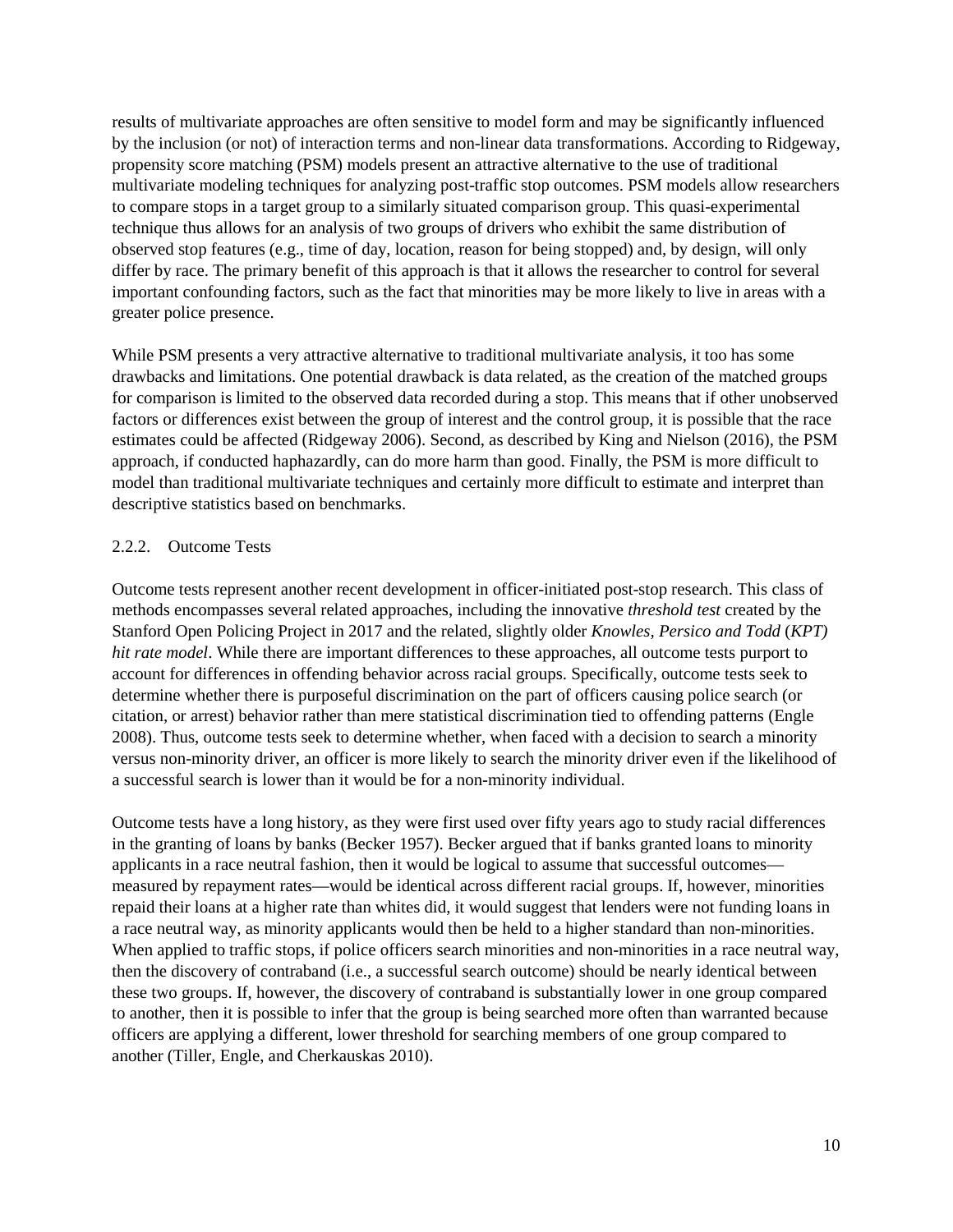Outcome tests examining post-stop outcomes have become very popular among researchers, in the judiciary during racial profiling lawsuits, and among law enforcement professionals. These approaches are touted as clear-cut statistical solutions that provide easily interpretable results. Further, proponents argue that they do not suffer from many of the drawbacks that plague traditional multivariate models (discussed above) and they purport to separate out intentional versus statistical discrimination.

While outcome tests are widely accepted by many groups and stakeholders concerned about racial discrimination in officer-initiated post-stop analyses, there are also some serious critiques. First, while the results are easily interpreted, the statistical model itself is complex and difficult to explain to laypersons. Second, the assumptions underlying the various types of outcome tests are not without criticism from researchers and scholars. As discussed by Engel (2008), one of the implicit assumptions underlying outcome tests is that law enforcement officers have near perfect knowledge or foresight of criminality when making search decisions. Put another way, it is assumed that officers know that members of a certain group possess contraband at a specific rate, which justifies searching members of that group. Relatedly, these tests also assume that all officers will respond similarly to the same contextual information. Both of these assumptions, according to Engle (2008) are highly questionable. The first assumption forms the foundation of much of economic theorizing and has often been criticized by scholars from various disciplines as being unrealistic. The second assumption has been called into question by research that reports that differences in demographic characteristics, experiences and training, work assignments, management and oversight, and personal attitudes can affect officers' behaviors and decision-making (see Engle 2008: 24-25 for more than a dozen studies reporting these findings).

Finally, studies utilizing the myriad variants of the outcome test also often assume that when it comes to search decisions, officers have complete discretion and that the decision to search a stopped individual only focuses on discovering contraband. In reality, however, discretion varies significantly. Some searches are mandatory under agency policies, whether they are searches conducted during an arrest or administrative searches when vehicles are impounded.<sup>[5](#page-11-0)</sup> Further, even among discretionary searches, there are different levels of discretion applied. If an officer views contraband in plain sight upon stopping a car, or smells the odor of drugs, the amount of discretion to search is different compared to searches based on reasonable suspicion. Finally, consent searches also present problems, as at least part of the decision to search is in the hands of the motorist and thus outside of the officer's discretion. In fact, the inclusion of consent searches has been deemed so problematic by some researchers it has been suggested that only non-consent discretionary searches can be included in outcome tests.

## **3. Developing a Research Approach for Analyzing Oregon STOP Data**

 $\overline{\phantom{a}}$ 

Due to the complexities involved in a single officer-citizen interaction, the great degree of variation in techniques and approaches used to analyze traffic stops, and the fact that each approach to analyzing this type of data has its own strengths and weaknesses, the selection of an appropriate analytical technique is challenging. Current best practice is to utilize a suite of approaches to address these issues. By utilizing multiple approaches, researchers are able to consider all aspects of a stop, from the initiation of the encounter through any searches, citations, or arrests that occur. Second, in the event the data indicates an agency may have a racial stop discrepancy, the examination of multiple data points helps to ensure that

<span id="page-11-0"></span><sup>&</sup>lt;sup>5</sup> The issue of whether to include mandatory searches in analyses utilizing outcome tests is further complicated by the fact that departments vary in both their policies regarding mandatory searches as well as the frequency with which they conduct mandatory searches (Engel et al. 2005).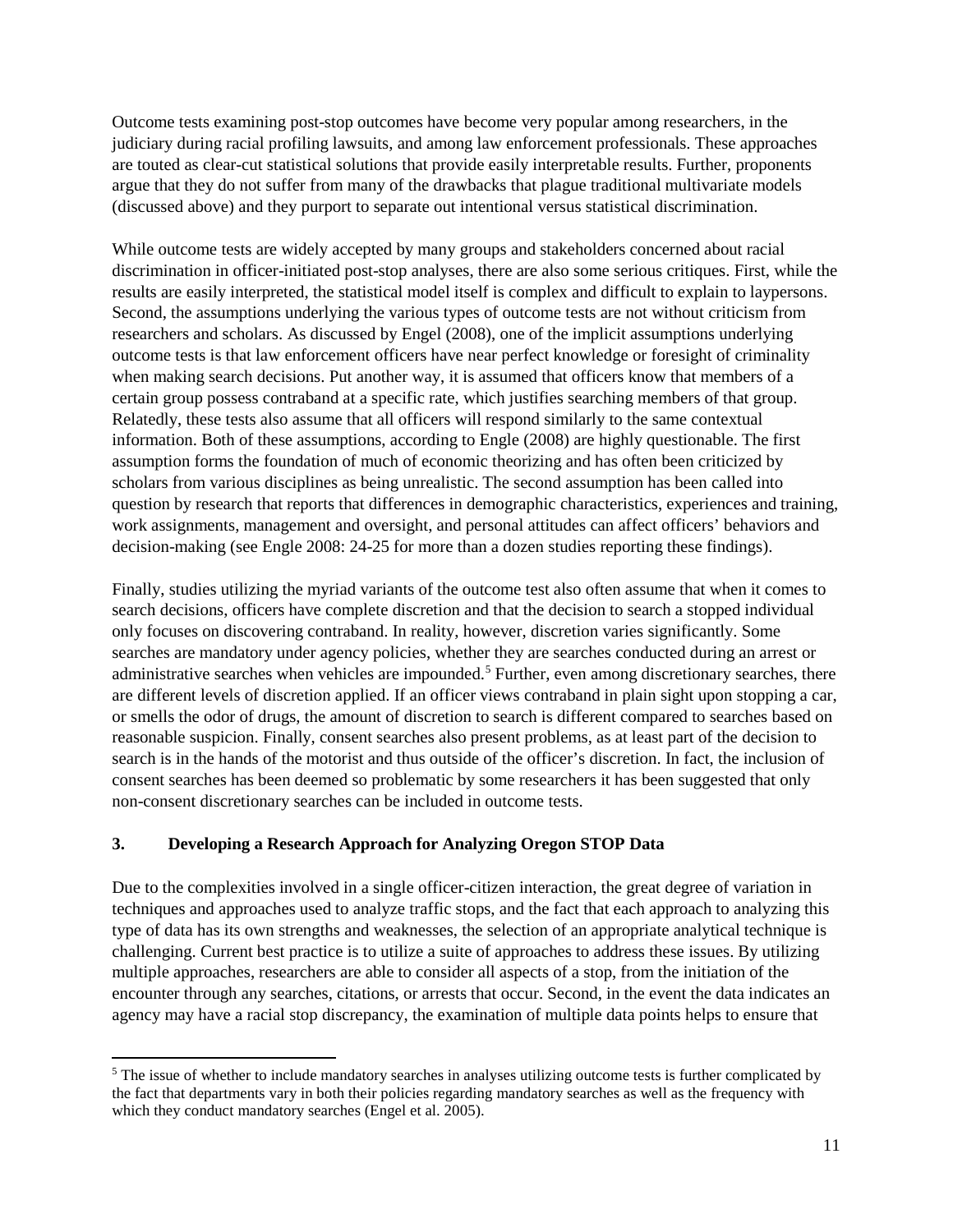any analytical findings are more robust than could be achieved using a single test. Third, this has been the approach taken by the state of Connecticut, which is relevant given that the Connecticut model informed the development of the STOP program and HB 2355 in Oregon. Finally, recent studies of traffic stops in Oregon have utilized multiple analyses when examining encounters between citizens and law enforcement, including benchmarking research conducted for the Portland Police Bureau by the Criminal Justice Policy Research Institute at Portland State University (Renauer et al. 2009) as well as internal studies of police stops conducted by the Portland Police Bureau between 2013 and 2015<sup>[6](#page-12-0)</sup> and a study examining nine years of stop data for the Corvallis Police Department (Renauer 2016).

As such, the CJC has elected to follow in the spirit of the approach taken by the State of Connecticut and the IMRP Project Team housed at Central Connecticut State University, which has employed an analytical matrix in its analysis of traffic stop data since 2014. Following the Connecticut research group, the CJC identified several guiding principles to guide the selection of the best suite of approaches for inclusion in analyses of Oregon STOP data. Techniques utilized by the CJC:

- 1. Must be *evidence-based* and *conform to best practices* approaches for the analysis of stops data.
- 2. Must provide findings that are widely *accessible*, insofar as the selected approaches should occupy a middle ground between robust but complex statistical models with difficult to interpret and communicate findings and simpler models that, while easy to communicate, possess numerous theoretical and methodical shortcomings.
- 3. Must use data that are reasonably *easy to obtain and update* as measured by:
	- a. Ease of *obtaining*, downloading and working with data obtained from other sources (e.g., Census, other Agency or State-level data.);
	- b. The *costs* associated with obtaining data from third parties or collecting data by the CJC; and
	- c. The frequency with which data is *updated* by third parties or needs to be updated by the CJC.
- 4. Must be selected by considering each technique's *methodological strengths and weaknesses* identified by researchers and practice.
- 3.1 The Initial Decision to Stop a Citizen

As described above, there are two general approaches to studying the decision made by law enforcement to initiate a stop: those that utilize a benchmark and the veil of darkness model. As discussed at length, all benchmark approaches have significant strengths and weaknesses. Table 1 presents these strengths and weaknesses using the goals listed above as a guide. The primary strength of nearly all benchmark approaches is the accessibility of their results. For stakeholders, the comparison between the share of stops for a single demographic group and the percentage of that demographic group found in the

<span id="page-12-0"></span><sup>6</sup> https://www.portlandoregon.gov/police/72040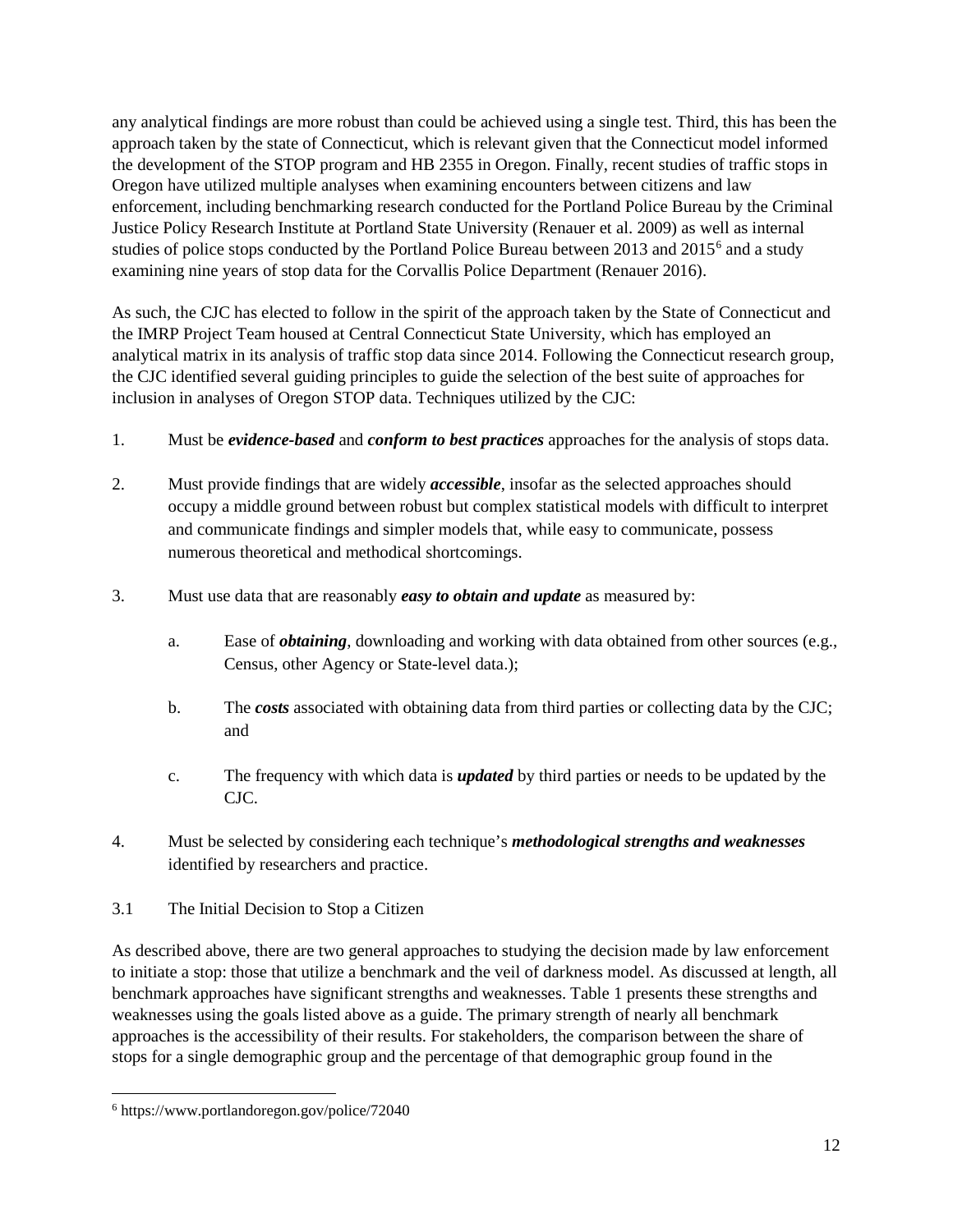population is quite intuitive and easy to understand. Comparing across benchmarks, there is some variability regarding the degree to which the benchmark makes accessible comparisons, as the construction of some benchmarks are more complex than others. For example, while the residential population is straightforward and easy to explain, the Census driving population approach discussed above presents a much more complex approach which rests on a number of assumptions. Similarly, traffic violation data, given that it is the only benchmark that does not rely on a more traditional view of the driving population, would also be less accessible to stakeholders. The accessibility of benchmarks is not only in the simplicity of their construction (for most approaches), but also in the fact that they can be used to quickly and succinctly make comparisons across a wide variety of units. For example, a statewide comparison of stopped drivers to a selected benchmark is just as easy to construct, display, and digest as a table of comparisons for individual departments.

| <b>Benchmark Technique</b>           | <b>Accessibility</b><br>of Findings | <b>Obtaining</b><br>Data | Data<br><b>Costs</b> | Data<br><b>Updating</b> | <b>Other</b><br><b>Weaknesses</b> |
|--------------------------------------|-------------------------------------|--------------------------|----------------------|-------------------------|-----------------------------------|
| Census Residential                   |                                     |                          |                      | $\bullet$               |                                   |
| <b>Census Driving Population</b>     | $\bullet$                           | $\bullet$                |                      | $\bullet$               | $\bullet$                         |
| Licensed Driver Data                 |                                     | С                        | $\bullet$            | $\bullet$               | $\bullet$                         |
| Roadway Observations                 |                                     | С                        | ∩                    | O                       | $\bullet$                         |
| <b>Traffic Accident Data</b>         |                                     | С                        | ∩                    | ∩                       |                                   |
| <b>Traffic Violation Data</b>        | $\bullet$                           | С                        | ∩                    | ∩                       | Ω                                 |
| Internal Benchmark Data <sup>7</sup> | $\bullet$                           |                          |                      | Ω                       |                                   |

#### **Table 1. Assessment of Reviewed Benchmarking Approaches**

Note: Rankings on a three-point scale from low  $(\circ)$ , to  $(\bullet)$  medium, to high  $(\bullet)$ .

While most benchmarks score relatively high on accessibility for stakeholders, other areas of assessment are much more variable. This is certainly true concerning the other goals outlined above concerning data accessibility, cost, and updating. Census residential data are the easiest to obtain. Data is available online at [https://factfinder.census.gov,](https://factfinder.census.gov/) which is a free, relatively easy to use web platform for selecting and downloading Census data. Indeed, any researcher who spends more than an hour on the site is likely to become competent in its use. Further, the data on the Census website are updated frequently and periodically.

Beyond the ease with which researchers can obtain and update Census data, however, there are significant weaknesses associated with the use of Census residential data. As described above, the residential population of an area may not be an accurate reflection of the driving population. In Portland, for example, only 42.6 percent of the daily working population consists of Portland residents, while the remaining 57.4 percent, which accounts for over 235,000 individuals, comes from surrounding cities and communities that would not be measured if simple population demographics were used to construct a benchmark (US Census Bureau 2018). Similarly, only 50.5 percent of workers in Salem live in Salem (or the connected areas of Keizer, Hayesville CDP, and Four Corners CDP). Beyond work commuters, tourism likely also has a significant impact on driving patterns in the state. Indeed, estimates of the nonresident tourist population in several regions of Oregon demonstrate that non-residents can make up between 4 and 27 percent of an area's driving population at different times throughout the year (Dean

<span id="page-13-0"></span><sup>&</sup>lt;sup>7</sup> The collection of data identifying officers is explicitly prohibited by HB 2355. Thus, the use of any internal benchmarking approach in Oregon using data collected pursuant to the STOP program would be impossible.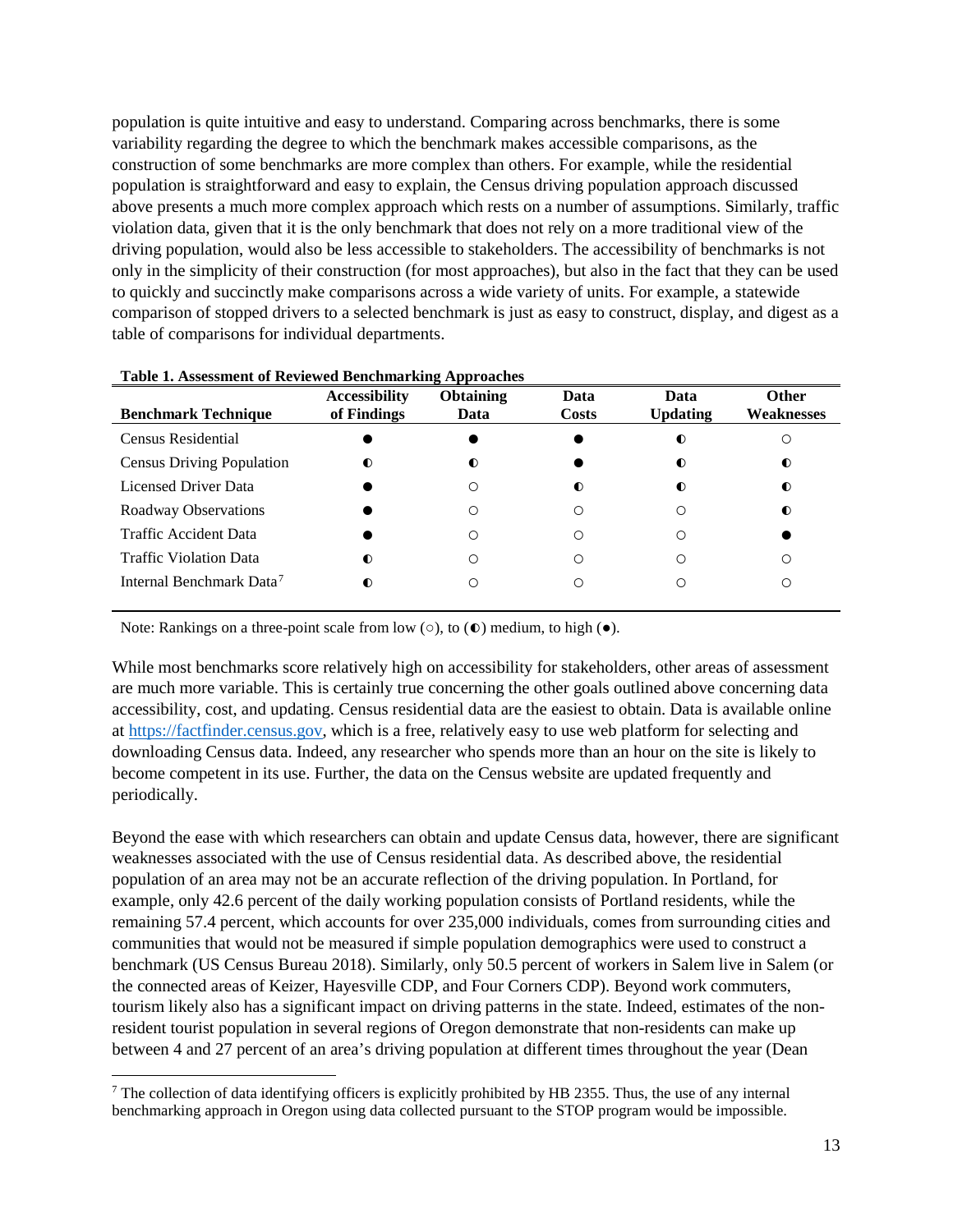Runyan Associates 2017). Thus, reliance on residential population numbers would be highly suspect simply due to work commuting patterns and tourism within many of the larger cities of Oregon.

Finally, reliance on Census data of any kind can present several challenges. The foremost concern is accuracy, as decennial Census data will not be available until after 2020, which will be several years after data collection and analysis of officer-initiated stops in Oregon has begun. In the interim, the only data available will be the yearly population estimates and ACS data. While the yearly population estimates are the most accurate non-decennial Census data (Rynerson 2018), they are limited to state-level and countylevel estimates, which only accounts for 42 percent of Tier 1 reporting agencies and 30 percent of Tier 2 reporting agencies, all of which will be reporting before the next decennial census occurs.

The remaining 37 non-county Tier 1 and 2 reporting agencies represent cities and towns, which can only be analyzed using ACS data. The primary drawback to this data is that both the one-year and five-year calculations rely on sampling, and thus have sampling error. According to the Population Research Center at Portland State University, for example, when estimating the Hispanic population for Medford, the oneyear ACS provides a point estimate of 13.1 percent, with a 90 percent confidence interval of +/- 3.9 percent (a range of 9.2 to 17 percent), while the five-year ACS data is more precise, as it provides a point estimate of 14.6 percent, with a 90 percent confidence interval of  $+/-1.1$  percent (a range of 13.5 to 15.7 percent) (Rynerson 2018). Further, internal CJC analyses comparing five-year ACS data to yearly population estimates shows significant disparities throughout Oregon, particularly in small counties, where estimates of individual racial groups can differ by as much as 50 percent. Thus, when using data of this type to determine whether racial disparities exist, the lack of precision in the ACS estimates may make it difficult to draw adequate conclusions regarding the presence of a disparity, particularly in Oregon where the size of some minority groups is rather small and fluctuates significantly depending on the source consulted.

Estimates of the Census driving population present similar benefits and challenges. While much of the component data for estimating driving populations are also accessible via the Census website and other related sites, such as [https://onthemap.ces.census.gov,](https://onthemap.ces.census.gov/) the construction of this benchmark requires the researcher to have some experience working with spatial data, other GIS related files, and related approaches. Costs, similar to working with residential data, are low other than accounting for the staff time that must be dedicated to constructing the benchmark. Updating falls in the middle, as the reconstruction of the driving population benchmarks can be an involved process, although if established data scripts and programs are used, updating can be streamlined. Finally, the issues associated with the use of Census data are compounded when using it as component data for the construction of the residential driving population. For example, 205 communities contribute at least ten workers to the working population in Salem (US Census Bureau 2018). If there is error traceable to demographic estimates from each of these areas, then the compounded error resulting as the researcher aggregates each area's contribution to the Salem working population could rise to an unacceptable level.

Licensed driver data, traffic accident data, and traffic violation data all require the researcher to obtain data from other agencies, such as the state Department of Motor Vehicles (DMV), Department of Transportation (DOT), or individual law enforcement agencies. This can present challenges when agencies are not willing to share data or when complex interagency data sharing agreements must be negotiated. Costs for these data can be higher than other sources as well, as some agencies charge flat fees for data requests or an hourly rate when compiling data for other organizations. These challenges are multiplied if regular updating is required. Finally, at least in Oregon, while it may be possible to obtain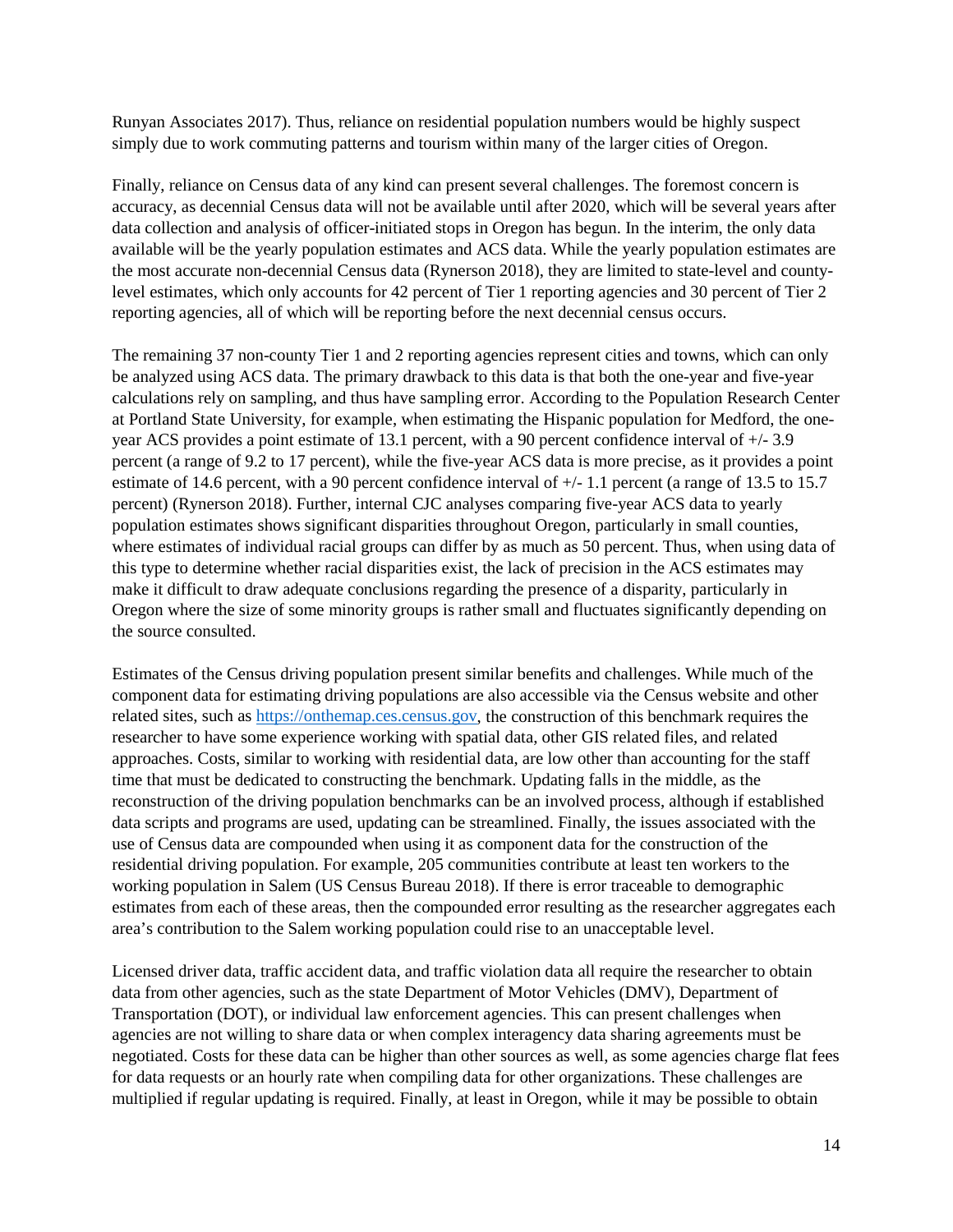licensed driver data from the DMV or accident data from ODOT, this data does not contain the most important variable necessary for these analyses: race. Oregon DMV data does not contain a value for driver race. Similarly, while ODOT publishes yearly crash numbers by county and for municipalities with populations over ten thousand people, it does not report the racial demographics for accidents.

Roadway observations have the steepest data acquisition costs, as field studies must be deployed to collect the data directly. As described previously, this has proven to be costly, and other states have determined that this approach is simply not feasible for statewide programs aimed at analyzing officerinitiated stops due to the logistical issues involved and monetary costs. This issue also raises concerns for keeping data up to date, as roadway observation studies can quickly become outdated as areas grow and traffic patterns shift. These issues are particularly concerning and relevant to Oregon. First, the feasibility of collecting data has been called into question in small states, such as Connecticut. In Oregon, the resources needed to conduct observational studies would be staggering in comparison, as Oregon is approximately eighteen times larger than Connecticut geographically. Second, the need to update roadway data would be particularly acute in Oregon, as it is one of the fastest growing states in the U.S. (Leins 2017), having grown by nearly one million people (approximately 25 percent) in the past two decades. Relatedly, Oregon is also experiencing significant demographic shifts, as the population growth of Hispanics has outpaced this group's growth in much of the U.S. Since 2000, for example, while Hispanic population growth has been approximately 50 percent nationwide, Oregon has seen a 72 percent increase (Parks 2016). Taken together, these patterns suggest that roadway observational studies would be expensive to implement and require frequent updates, which would further compound cost issues.

Roadway observation data would also likely suffer from inaccuracies in Oregon. As described above, the determination of race for this type of data relies on observations of individuals' racial identities by third parties. Research demonstrates that even when the target and assessor are in close proximity to one another, even just a few feet during an interview, racial identifications are often inaccurate (Campbell and Troyer 2007). If an interviewer in the same room with an individual cannot reliable identify a subjects' race, identifications by stationary observers of drivers in fast moving vehicles are likely be very inaccurate[.8](#page-15-0) This limitation is particularly notable for Hispanic individuals, as research demonstrates that the identification of Hispanics is difficult for both other Hispanics and non-Hispanics alike (Alpert et al. 2004). Furthermore, prior studies utilizing roadway observation technique found that in addition to the distance between the target and the observer, identification becomes increasingly difficult as driver speed increases (Lambreth 2006). Based on the foregoing, Table 1 provides a comparison of the six different benchmarking approaches discussed in this analysis. As shown in Table 1, while census residential data earns high marks for accessibility and on the three measures of data availability, it is the weakest when it comes to other methodological concerns. The other five approaches present various concerns, with traffic violation data presenting the most serious issues. Indeed, following the investigation into these approaches, it would appear that perhaps the most prudent course of action would be avoiding the use of benchmarks all together. Taking this approach, however, ignores the most important strength of benchmarks, which is the accessibility of their findings for stakeholders. Thus, while these approaches have numerous drawbacks, as an initial descriptive analysis of officer-initiated stops in Oregon, the CJC believe that the use of benchmarks would be beneficial.

<span id="page-15-0"></span><sup>8</sup> Lambreth, in his 2006 study, describes how attempts at observing race from a stationary point were quite difficult on a roadway where automobiles traveling 56 mph triggered a citation and thus an observation by researchers.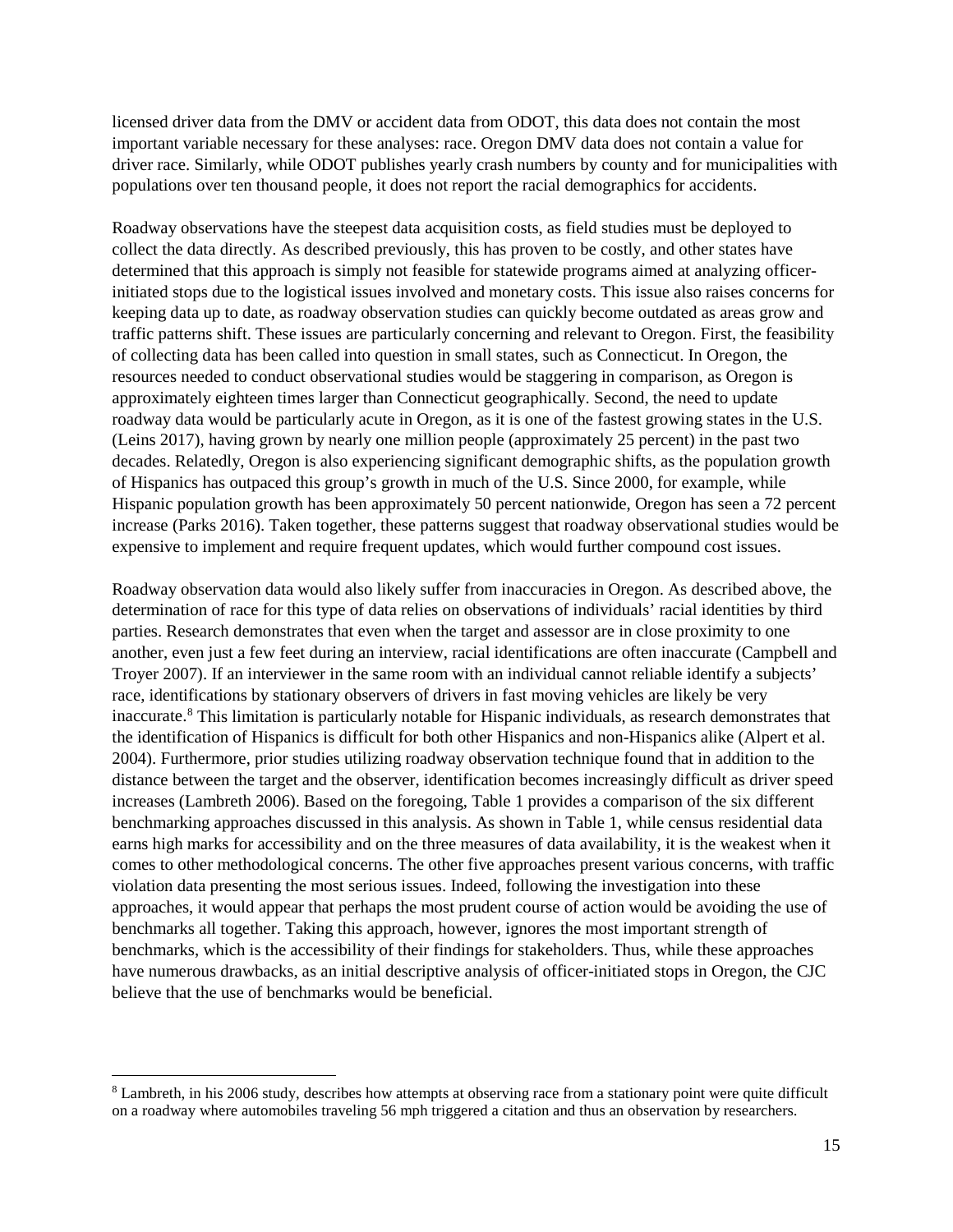Therefore, if a single benchmark approach is to be used (or a suite of benchmarks), it is necessary to identify the strongest one(s) for inclusion in the analysis of Oregon officer-initiated stop data. As discussed, Census residential data is the easiest to interpret, obtain, and update, but it comes with numerous methodological concerns. CJC believes, however, that some of these concerns can be overcome. First, given that one data element included in the data collection effort in Oregon is information on the residency of the individual who is stopped by the police, $9$  it would be possible to include benchmark comparisons between Census residential information and data for stops limited to citizens of the area being analyzed. Second, concerning data accuracy, for the state and for counties the more accurate one-year estimates can be used so that only cities and towns will utilize the less accurate ACS data. Further, once data collection has been fully implemented across all law enforcement tiers in 2021, each Oregon law enforcement agency will have reported a full year of data, prior demographic comparisons using yearly estimates and ACS data can be compared with the results of the 2020 Census, which will provide the most accurate benchmark data possible.

Relatedly, following the best practices of Connecticut (Fazzalaro and Barone 2014), CJC will also build and pilot residential driving samples following the method prescribed by the Connecticut research group. At this time, however, CJC remains uncommitted as to the inclusion of these results in the final analyses, as it requires time to investigate the degree to which the approach utilized by Fazzalaro and Barone (2014) approximates the driving population of different Oregon communities given the sampling error found in its component population estimates.

Beyond the ability of the CJC to address some of the shortcomings of Census residential data or driving population data, the use of these approaches are justified for other reasons as well. Chief among them is legitimacy, as layperson stakeholders will likely expect analyses of possible racial disparities utilizing population benchmarks. Given that this has been the traditional approach and the fact that it is easy to understand and its conclusions are accessible, to leave the benchmark approach out of the analyses would be risky and could be viewed as a means for criticizing the conclusions. If, on the other hand, benchmarks are used descriptively as a means for providing an initial reference point, these data points could be used to set the stage for the more complex analyses that follow.

Due to the drawbacks identified for all benchmarks, the primary analytical approach that will be utilized to study the initial decision to stop an individual will be the Veil of Darkness model. As discussed above, the VOD model takes advantage of natural variations in lighting to test whether stop rates differ during the day versus after dark or during different periods surrounding shifts to and from daylight savings time. The beauty of this approach is that there is no need for benchmarks. Further, it is easy to address different lighting conditions that may be influenced across different latitudes and longitudes across the state, as well as across different times of year when days are longer or shorter, as eligible stops can be coded to account for these differences before estimating the models. In addition, other predictors can be included in these models, which provides the opportunity to further isolate race as a predictor of stop rates. Finally, while the concerns raised by Kalinowski, Ross, and Ross (2017) may be valid, the VOD still remains the most highly respected, tested approach to analyzing racial disparity patterns during the initial stop window (Fazzalaro and Barone 2014). Thus, while a benchmark approach will be used to start the

 $\overline{\phantom{a}}$ 

<span id="page-16-0"></span><sup>9</sup> HB 2355 explicitly mandates that law enforcement agencies collect data on a number of factors concerning the stop as well as specific demographic characteristics of the stopped individual. Residency status, however, was not included in HB 2355. In discussions leading up to the collection of data in Oregon, however, the stakeholder groups tasked with implementing the HB 2355 data collection elected to include residency status as one of the data elements.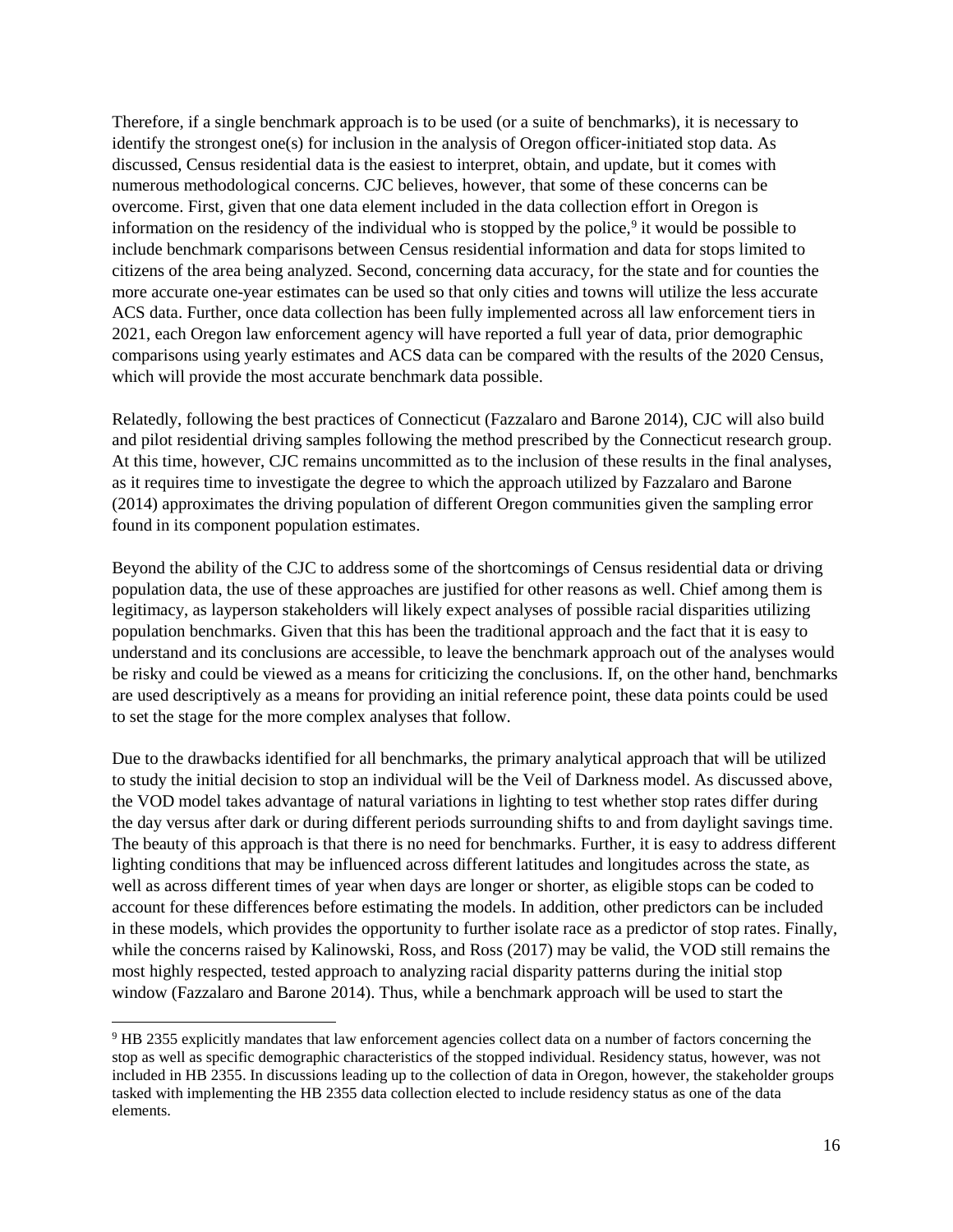conversation about possible disparities in the stop data for initial decisions to stop drivers and/or pedestrians, the VOD approach will provide a more statistically sound, robust test of each submitting law enforcement agency.

## 3.2 Post-Stop Outcomes

Fortunately, post-stop outcomes do not rely on benchmarks, which tends to make the selection of analyses of the latter stages of an officer-initiated stop easier. Relying on the goals and principles outlined in Section 3, the CJC plans to utilize both propensity score matching techniques as well as at least one variant of the outcome test to examine post-stop outcomes. The CJC selected these approaches because both are viewed by researchers and practitioners as robust, sound tests for examining searches, arrests, and citations. As such, they are evidence based and considered examples of current best practices in the literature. Second, because these approaches do not rely on benchmarks, there is no requirement that CJC obtain outside data from third parties, which means that concerns about obtaining data, data costs, and updating are relatively small and limited to ensuring that data is correctly and consistently submitted to the CJC by law enforcement agencies pursuant to the requirements of HB 2355. Finally, the primary weaknesses of both PSM models and the suite of outcome tests is that they are complex and thus require more time and care to build, test, and refine. This complexity encompasses the concerns regarding the construction of the analytical samples discussed above for outcome tests, and CJC will take care to ensure that different samples will be analyzed and sensitivity tests will be used to examine the results to confirm that the appropriate samples are being utilized.

#### **4. Conclusion**



using two classes of statistical approaches, beginning with aggregate comparisons of benchmarks of stop data before moving on to the more complex, but methodologically sound, Veil of Darkness approach. Post-stop outcomes will be examined using propensity score matching models and one or more variants of the outcome test. CJC believes that this combination of approaches best fit the goals and principles identified in Section 3 of this briefing and will result in the most complete analysis of stop data in Oregon.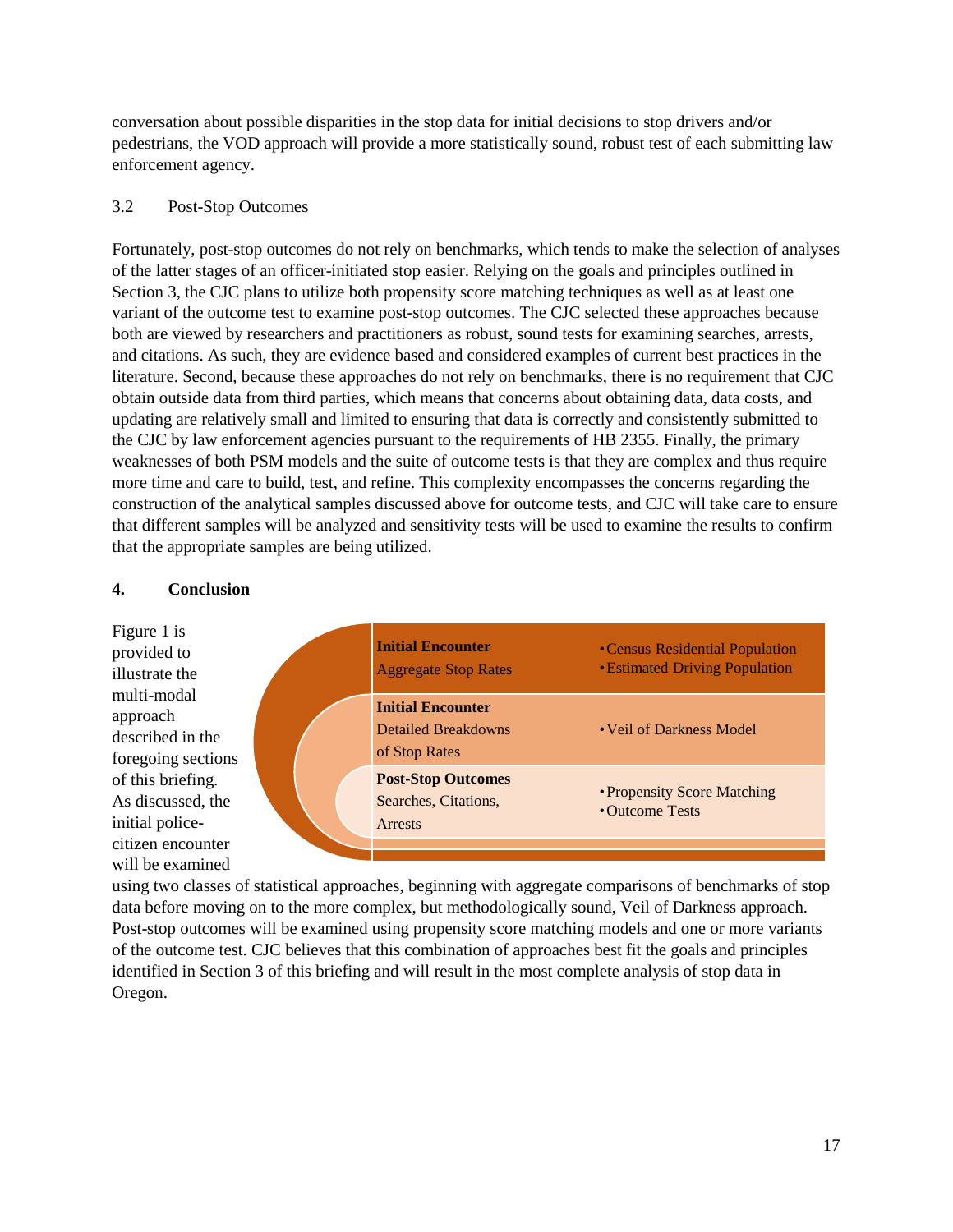#### **5. References**

- Alpert, G.P., Smith, M.R., Dunham, R.G. (2004). "Toward a Better Benchmark: Assessing the Utility of Not-at-Fault Traffic Crash Data Racial Profiling Research." *Justice Research and Policy* 6(1): 43- 69.
- Becker, G.S. (1957). *The Economics of Discrimination*. University of Chicago Press: Chicago, IL.
- Dean Runyan Associates. (2017). Oregon Travel Impacts 1992-2016. Accessed at [http://www.deanrunyan.com/doc\\_library/ORImp.pdf.](http://www.deanrunyan.com/doc_library/ORImp.pdf)
- Campbell, M.E., Troyer, L. (2007). "The Implications of Racial Misclassification by Observers." *American Sociological Review* 72: 750-65.
- Engel, R.S. (2008). "A Critique of the "Outcome Test" in Racial Profiling Research." *Justice Quarterly* 25(1): 1-36.
- Engel, R.S., Calnon, J.M. (2004). "Comparing Benchmark Methodologies for Police-Citizen Contacts: Traffic Stop Data Collection for the Pennsylvania State Police." *Police Quarterly* 7(1): 97-125.
- Engle, R.S., Calnon, J.M., Tillyer, R., Johnson, R.R., Liu, L., and Wang, X. (2005). *Project on Police-Citizen Contacts, Year 2 Final Report*. Submitted to the Pennsylvania State Police, Harrisburg, PA.
- Epp, C.R., Maynard-Moody, S., Haider-Markel, D.P. (2014). *Pulled Over: How Police Stops Define Race and Citizenship*. University of Chicago Press: Chicago, IL.
- Fazzalaro, J., Barone, K. (2014). "Connecticut Racial Profiling Prohibition Project: State of Connecticut Traffic Stop Data Report October 1, 2013 – May 31, 2014." Institute for Municipal and Regional Policy Central Connecticut State University.
- FHWA NHTS Brief. (2016). "Hispanics and Transportation: 2009 National Household Travel Survey. Accessed at: [http://nhts.ornl.gov/briefs/HispanicBrief.pdf.](http://nhts.ornl.gov/briefs/HispanicBrief.pdf)
- Greenwald, H.P. (2001). "Final Report: Police Vehicle Stops in Sacramento, California." Sacramento Police Department.
- Grogger, J., Ridgeway, G. (2006). "Testing for Racial Profiling in Traffic Stops From Behind a Veil of Darkness." *Journal of the American Statistical Association* 101(475):878-887.
- Kalinowski, J., Ross S.L., Ross M.B. (2017). "Endogenous Driving Behavior in Veil of Darkness Tests for Racial Profiling." Working Paper, University of Connecticut Department of Economics Working Paper Series: 2017-03.
- King, G., Nielson, R. (2016). "Why Propensity Scores Should Not Be Used for Matching." Working Paper, Institute for Quantitative Social Science, Harvard University. https://gking.harvard.edu/files/gking/files/psnot.pdf